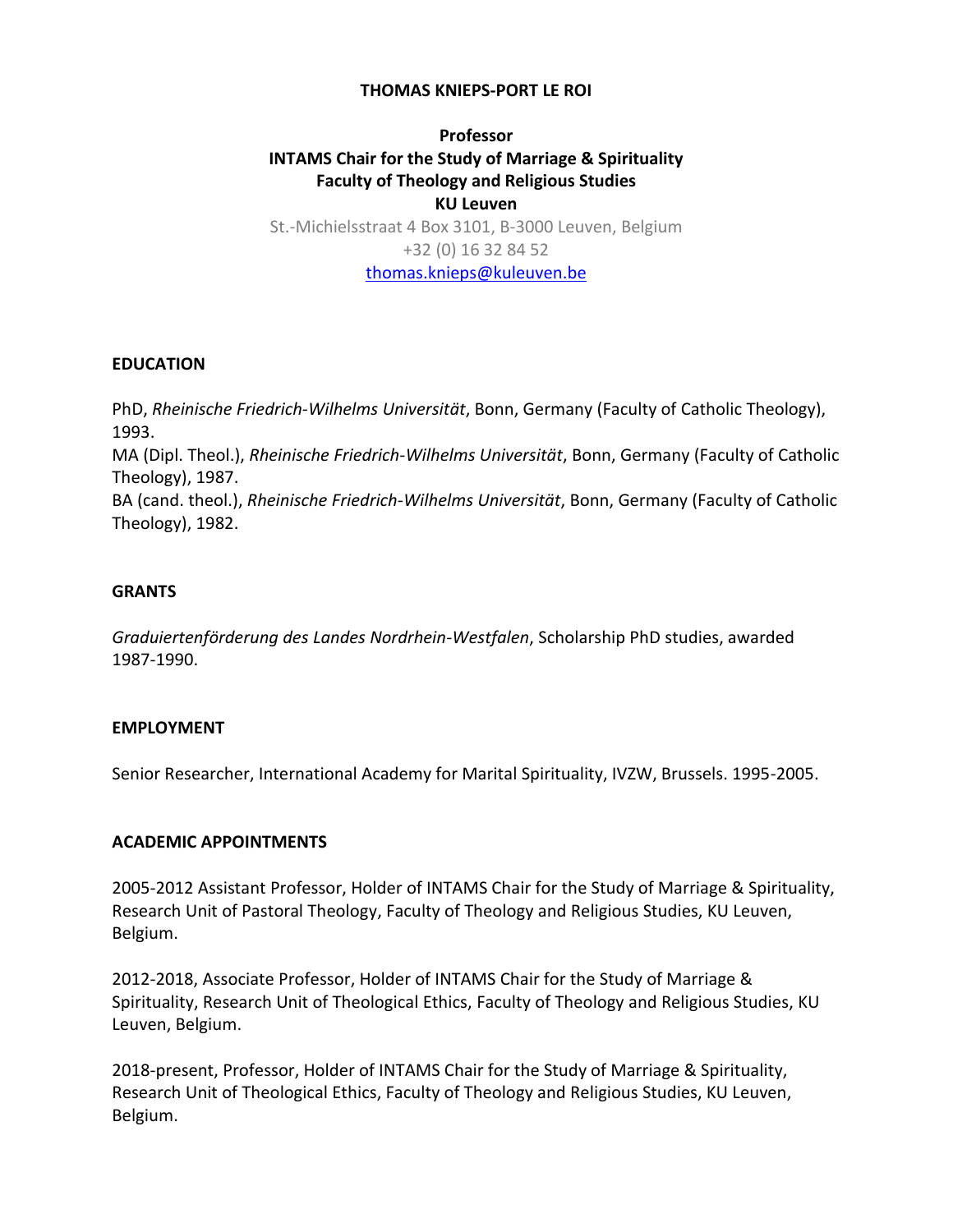### **PUBLICATIONS**

## **Books (author)**

*Die Unvertretbarkeit von Individualität. Der wissenschafts-philosophische Ort der Theologie nach Karl Rahners "Hörer des Wortes"* (Bonner dogmatische Studien; 19), Würzburg, Echter, 1995**.**

### **Books (editor/co-editor)**

*Vom Glück der Freundschaft*, ed. B. SILL & T. KNIEPS-PORT LE ROI, St. Ottilien : EOS, 2020.

*A Point of No Return?* Amoris Laetitia *on Marriage, Divorce and Remarriage*, ed. T. KNIEPS-PORT LE ROI, Münster: LIT-Verlag, 2017 (INTAMS Studies on Marriage and Family/INTAMS Studien zu Ehe und Familie, 2).

*Authentic Voices, Discerning Hearts. New Resources for the Church on Marriage and the Family*, ed. T. KNIEPS-PORT LE ROI &A. BRENNINKMEIJER-WERHAHN, Münster: LIT-Verlag, 2016 (INTAMS Studies on Marriage and Family/INTAMS Studien zu Ehe und Familie, 1).

*Being One at Home. Interchurch Families as Domestic Churches*, ed. T. KNIEPS-PORT LE ROI & R. TEMMERMAN, Münster: LIT-Verlag, 2015 (Theologie: Forschung und Wissenschaft).

*(N)iets voor dummies? Op zoek naar de spirituele competentie van de leek*, ed. T. KNIEPS-PORT LE ROI & A. DILLEN, Antwerpen: Halewijn, 2014 (Leuvense Cahiers voor praktische theologie).

*Arbeit*, ed. U. DICKMANN &T. KNIEPS-PORT LE ROI (Felderkundungen Laienspiritualität, 4), Schwerte: Katholische Akademie, 2014.

*Band der Liebe – Bund der Ehe. Versuche zur Nachhaltigkeit partnerschaftlicher Lebensentwürfe*, ed. T. KNIEPS-PORT LE ROI & B. SILL, St. Ottilien: EOS, 2013.

*The Household of God and Local Households. Revisiting the Domestic Church*, ed. T. KNIEPS-PORT LE ROI, G. MANNION & P. DE MEY (BETL, 254), Leuven, Peeters Publishers, 2013.

*God's Sacramental Presence in the Contemporary World. Festschrift Lambert Leijssen*, ed. L. BOEVE, J. GELDHOF & T. KNIEPS-PORT LE ROI (Textes et études liturgiques/Studies in Liturgy, 23), Leuven, Peeters Publishers, 2010.

*Gods sacramentale aanwezigheid in de wereld van vandaag. Hulde aan prof. dr. Lambert Leijssen bij zijn emeritaat*, ed. T. KNIEPS-PORT LE ROI & L. BOEVE, Leuven, Acco, 2008.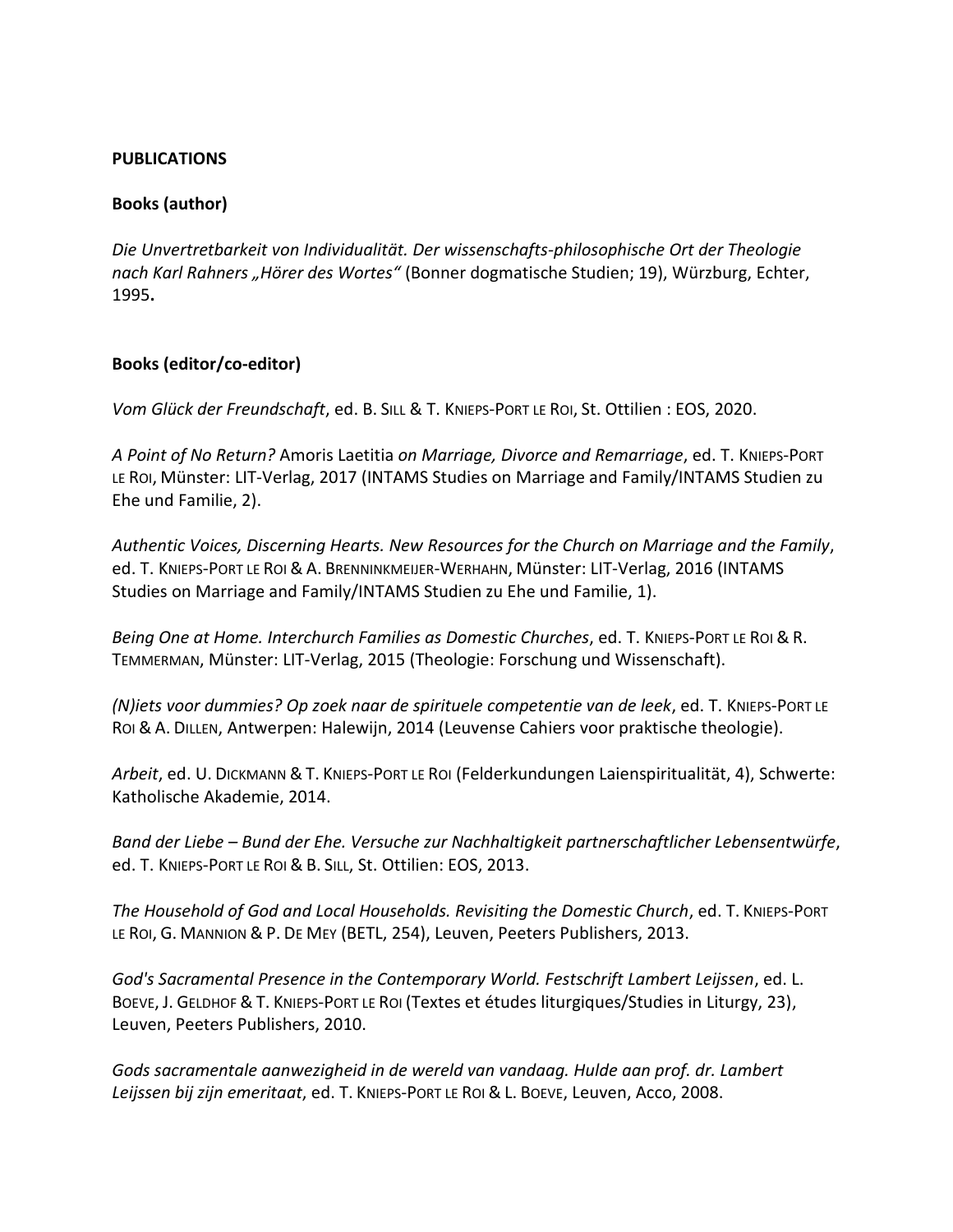*Companion to Marital Spirituality*, ed. T. KNIEPS-PORT LE ROI & M. SANDOR (Studies in Spirituality Supplements, 18), Leuven, Peeters Publishers, 2008.

### **Journal Articles**

*New Accents in the Church's Teaching on Marriage and the Family since* Amoris Laetitia, in *Encounter: A Journal of Interdisciplinary Reflections of Faith and Life* 9/2 (2018), 15-32.

*Pastoral Accompaniment of Marriage and Family Life: A Contribution to Church Renewal*, in *Eastern Journal of Dialogue and Culture* 11/2 (2018), 11-28.

*Troubled Love? Theology and Pastoral Care Facing the Diversity and Fluidity of Contemporary Family Life*, in *Marriage, Families & Spirituality* 24/2 (2018), 155-163.

*Vijftig jaar* Humanae vitae*: de lange weg van het Tweede Vaticaanse Concilie naar* Amoris laetitia, in *Tijdschrift voor theologie* 58/3 (2018), 219-238.

*Preserving and Perpetuating the Heritage of Pope John Paul II. A Review of Book Publications by the Former Pontifical John Paul II Institute for the Study of Marriage and the Family*, in *Ephemerides Theologicae Lovaniesis* 94/3 (2018), 505-514.

*La dottrina cattolica sul matrimonio e sulla famiglia: questione di* sensus fidelium*?*, in *Marriage, Families & Spirituality* 23/1 (2017), 70-85.

*Licht am Ende des Tunnels: Ein Rückblick auf den synodalen Prozess zur Ehe- und Familienthematik*, in: *ET-Studies* 8/1 (2017), 119-137.

*Was haben die Bischofssynoden zur Familienthematik gebracht?*, in: *Pastoraltheologische Informationen* 36/2 (2016), 141-146.

*Personal Reflections on the Synods of Bishops on the Family*, in: *One in Christ* 50/1 (2016), 48- 65.

*De vreugde van de liefde: Exhortatie zet kerkelijke huwelijksleer met beide voeten op de grond, in*: *Relevant* juli-augustus 2016, 10.

*Bisschoppensynodes 2014-2015 over het gezin – een kritische balans*, in: *Jaarboek Areopaag* 2016, 59-64.

*"New Wine in New Wineskins": Amoris Laetitia and the Church's Teaching on Marriage and Family* (co-authored with R. BURGGRAEVE), in: *Louvain Studies* 39 (2015-16), 284-302.

*Anticipare l'unità possibile. L'ecumenismo é un tema (e non un problema) per la prossima Assemblea d'ottobre*, in: *il Regno* 70/1201 (2015), 305-307.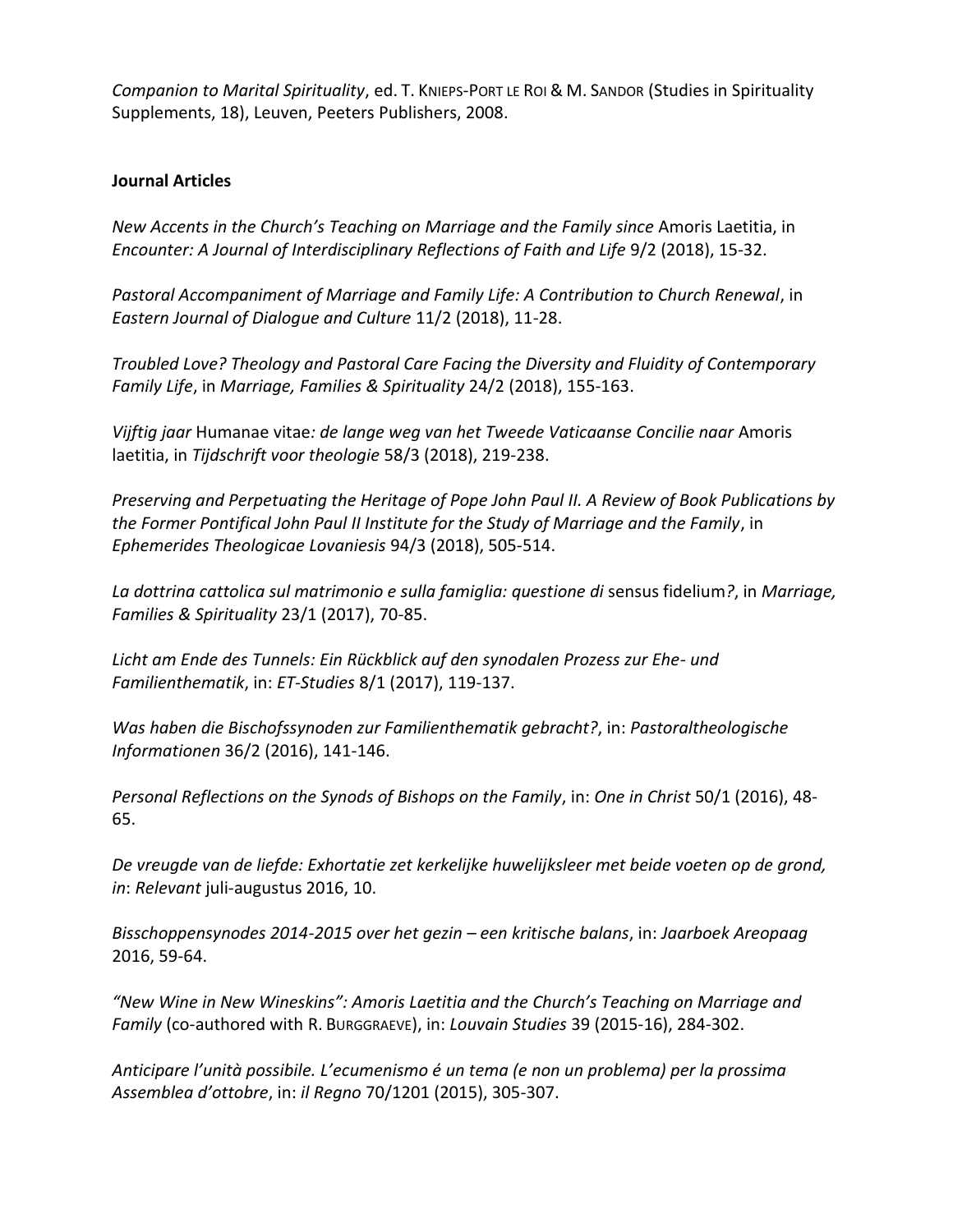*Bischofssynode 2014/2015 zur kirchlichen Ehe- und Familienlehre: Ergebnisse, Einblicke und Erwartungen*, in: *Familien-Prisma* 7 (2015), 4-10.

*Licht aan de horizon. Bisschoppensynode over het gezin – een blik terug en vooruit*, in: *Relevant*  2015/1, 12-13.

*Lay Perspectives on Marriage and the Family*, in: *INTAMS review* 20/2 (2014), 169-174.

*Het huwelijk als mensenwerk. Schillebeeckx' receptie van het personalisme en zijn commentaar op Humanae vitae* (co-authored with J. DE TAVERNIER), in: *Tijdschrift voor theologie* 54/4 (2014), 378-397.

*Wachsende Entfremdung? Zur Perzeption des Familienlebens und der kirchlichen Lehre bei pastoralen MitarbeiterInnen und Ehrenamtlichen in der Katholischen Kirche in Flandern* (coauthored A. Dillen & K. Krysinska)*,* in: *INTAMS review* 20 (2014), 124-137.

*Die Kirche in Belgien auf dem Weg zur Synode über die Familie* (co-authored A. Dillen), in: *INTAMS review* 20 (2014), 36-42.

*Over hete hangijzers…of de perceptie van enkele thema's uit de kerkelijke leer over het gezin bij pastoraal geëngageerden in Vlaanderen. Resultaten van een empirisch onderzoek* (co-authored A. Dillen & K. Krysinska), in: *Collationes* 44/2 (2014), 209-228.

*Indissolubility and Second Marriage – A New Way Out of the Impasse? (Editorial)*, in *INTAMS review* 19/1 (2013), 1-4.

*Seksueel verlangen, een spirituele ervaring*, in *Tijdschrift voor geestelijk leven* 69/2 (2013), 79- 87.

*Vatican II and the "Lay" Perspective on Marriage (Editorial)*, in *INTAMS review* 18/2 (2012), 131- 133.

*Huwelijk en gezin in het perspectief van Vaticanum II – Eindstation of begin van een nieuwe zoektocht?*, in *Rondom gezin* 33/4 (2012), 2-16.

*Le mariage aujourd'hui. Défis et chances pour la pastorale, la théologie et la spiritualité dans une perspective catholique*, in *INTAMS review* 18/1 (2012), 13-25.

*Het huwelijk vandaag. Uitdagingen en kansen voor pastoraat, theologie en spiritualiteit vanuit katholiek perspectief*, in *Collationes: Vlaams Tijdschrift voor Theologie en Pastoraal* 42/3 (2012), 283-302.

*Huwelijks- en gezinsspiritualiteit. Zoeken naar begaanbare wegen op onontgonnen terrein,* in *Rondom gezin* 33/1 (2012), 2-15.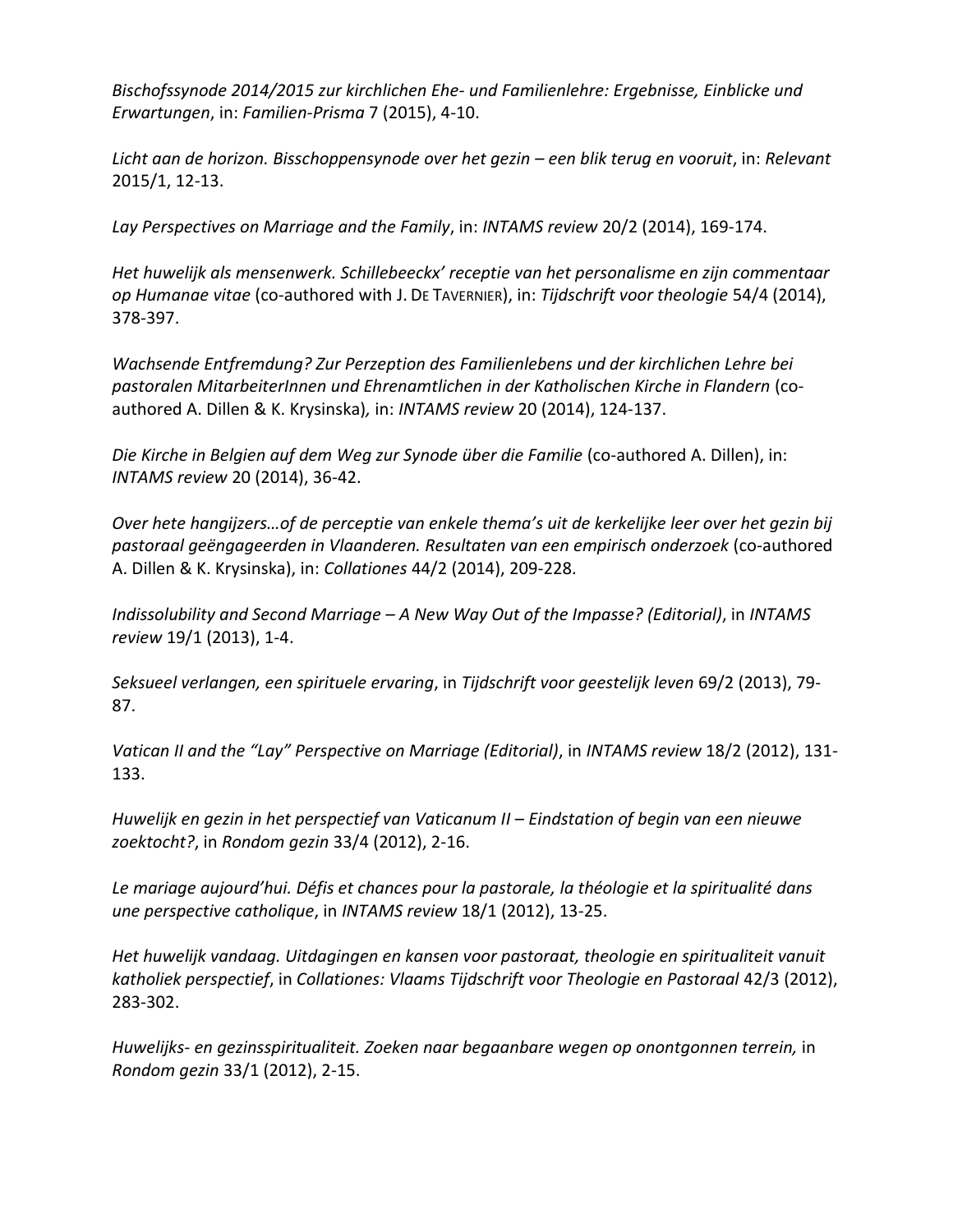*Het gezin – van object tot subject van kerkelijke zorg? Terugblik op een internationaal congres van de Pauselijke Raad voor het Gezin in 2010*, in *Rondom gezin* 32/2 (2011), 39-43.

*Vitale kerkgemeenschap vandaag. Enkele theologische beschouwingen*, in *Topic. Tweemaandelijks tijdschrift van de diensten in het Theologische en Pastoraal Centrum Antwerpen* 8/4 (2011), 16-31.

*Vitale kerkgemeenschappen ter plaatse. Reflecties over christelijke gemeenschap, lokaliteit en leiderschap* (co-authored with A. DILLEN, PETER DE MEY, DIDIER POLLEFEYT & MARC STEEN), in *Collationes: Vlaams Tijdschrift voor Theologie en Pastoraal* 41/1 (2011), 5-29.

*Uitverkoop van het sacrament of pastorale kans? Theologische en pastorale overwegingen bij de huwelijksviering*, in *Collationes: Vlaams Tijdschrift voor Theologie en Pastoraal* 40/3 (2010), 289-308.

*Trouw beloven. Kleine fenomenologie van de huwelijksbelofte*, in *Rondom gezin* 31/3 (2010), 2- 14.

*Die Ehe als Prozess aus sakramententheologischer Sicht*, in *Zeitschrift für Katholische Theologie*  132 (2010), 273-292.

*Ehespiritualität: Die Anfänge einer Laienbewegung im 20. Jahrhundert*, in *INTAMS review* 15/2 (2009), 150-158.

*Huwelijksspiritualiteit*, in *Cardoner: Tijdschrift voor spiritualiteit* 3/2009, 27-42.

*Op de autostrada van relatiegeluk. Vaardigheden voor schadevrij rijden*, in *Tijdschrift voor Geestelijk Leven* 65/6 (2009), 25-33.

*Christian Symbolism of Marriage and Its Usefulness Today*, in *INTAMS review* 15/1 (2009), 12- 22.

*Interchurch Marriage. Conjugal and Ecclesial Communion in the Domestic Church*, in *Journal of Ecumenical Studies* 44/3 (2009), 383-400.

*Innovation or Impasse? The Contribution of 'Familiaris consortio' to a Contemporary Theology of Marriage and the Family*, in *Bijdragen, tijdschrift voor filosofie en theologie* 70/1 (2009), 67-86.

*Die Ehe als Prozess. Eine sakramententheologische Problemskizze*, in *Questions liturgiques/ Studies in Liturgy* 89 (2008), 217-235.

*Geistlich und verheiratet*, in *Neue Gespräche* 38 (2008/2), 7-9.

*Being One at Home. Interchurch Families as Domestic Churches*, in *One in Christ* (2008), 42/2, 341-359.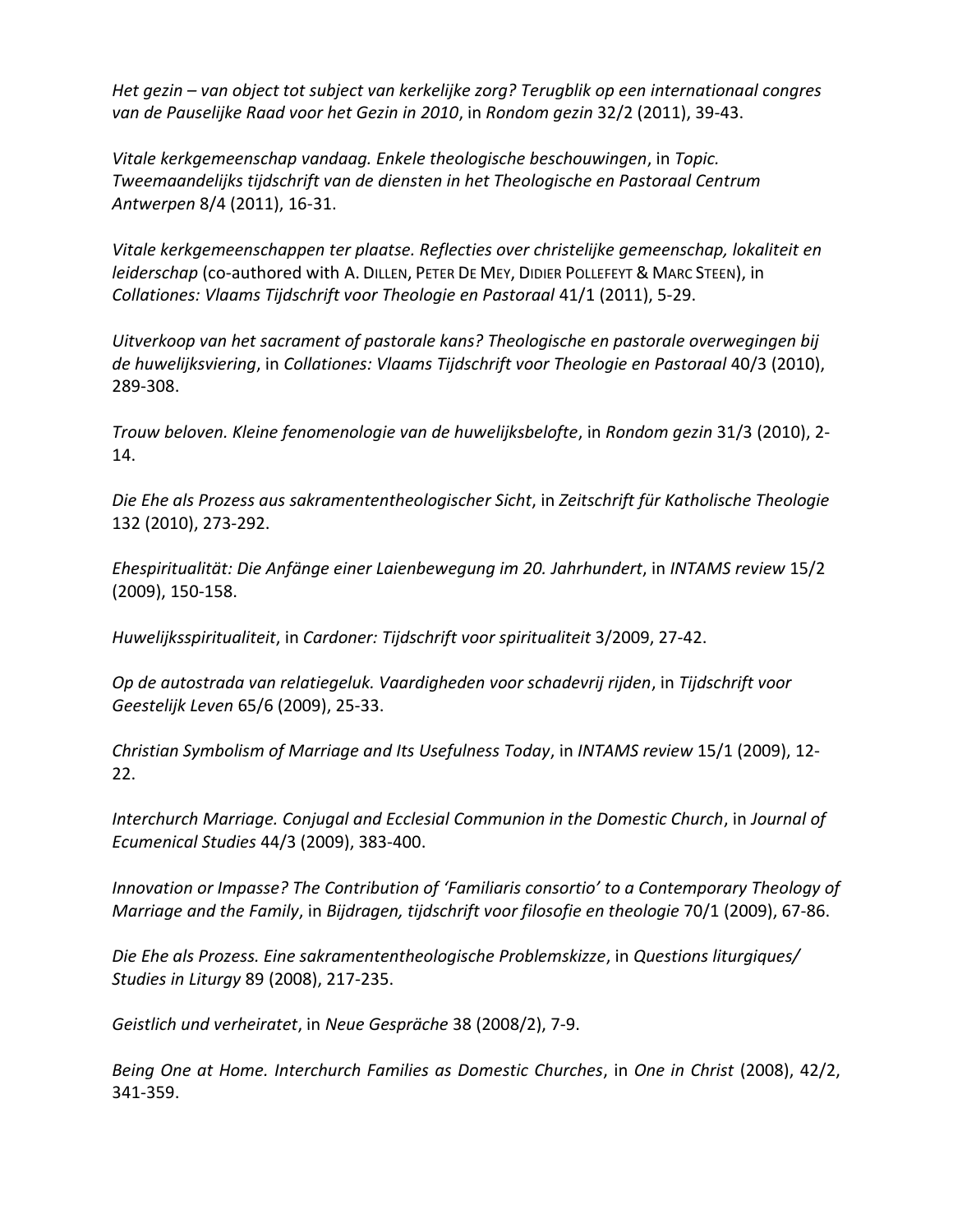*What Future for Marriage in Postmodern Times? Introduction into the INTAMS Colloquium 2008*, in *INTAMS review* 14/1 (2008), 3-6.

*Why Marry At All? Motives and Obstacles for Lifelong Marital Commitment*, in *INTAMS review* 13/1 (2007), 3-5.

*Familiaris consortio – Impasse or Inspiration for a Contemporary Theology of Marriage and the Family?*, in *Melita Theologica* 57/2 (2006), 63-78.

*Die Ehe – ein Amt in der Kirche?*, in *Roczniki Teologiczne* 53 (2006), 45-58.

*Marital Spirituality. A Spiritual Paradigm-Shift*, in *The Way* 45 (2006), 59-75.

*Liefde: belofte, binding en trouw*, in *Speling* 59 (2006), 16-22.

*Ehespiritualität – Ein Paradigmenwechsel in der Geschichte christlicher Spiritualität?*, in *Geist und Leben* 78 (2005), 248-263.

*Putting Marriage on the Agenda Again. Interview with Don S. Browning*, in *INTAMS review* 11/1 (2005), 122-128.

*Marriage in the 21st Century. Challenges & Perspectives*, *Special theme issue*, ed. T. Knieps-Port le Roi, in *INTAMS review*, 11/1 (2005).

*Kirchliche Ehevorbereitung: Ein länderübergreifender Einblick in eine unterschätzte Baustelle der Ehetheologie*, in *Pastoraltheologische Informationen* 25 (2005), 162-176.

*Einleitung zu 'Thomas Mann: Die Ehe im Übergang'*, in *INTAMS review* 10/1 (2004), 101-103.

*Pioniere und Wegbereiter der Ökumene. Das zweite Welttreffen konfessionsverbindender Paare und Familien*, in *INTAMS review* 9/2 (2003), 295-297.

*Heilige Familie? Theologische Anmerkungen zum theologischen Familienverständnis*, in *INTAMS review* 9/2 (2003), 164-176.

*Was Familien brauchen. Familienpolitische Stellungnahme der Evangelischen Kirche in Deutschland*, in *INTAMS review* 9/1 (2003), 145-147.

*Why Get Married at All? Defenses and Rejections of Matrimony*, in *INTAMS review* 8/2 (2002), 250-258.

*Versöhnung möglich? Zu einem neuen Vorstoß in der Frage der wiederverheirateten Geschiedenen*, in *INTAMS review* 8/1 (2002), 144-146.

*Ehe- und Weihesakrament in der Heilssendung der Kirche*, in *INTAMS review* 4/1 (1998), 62-74.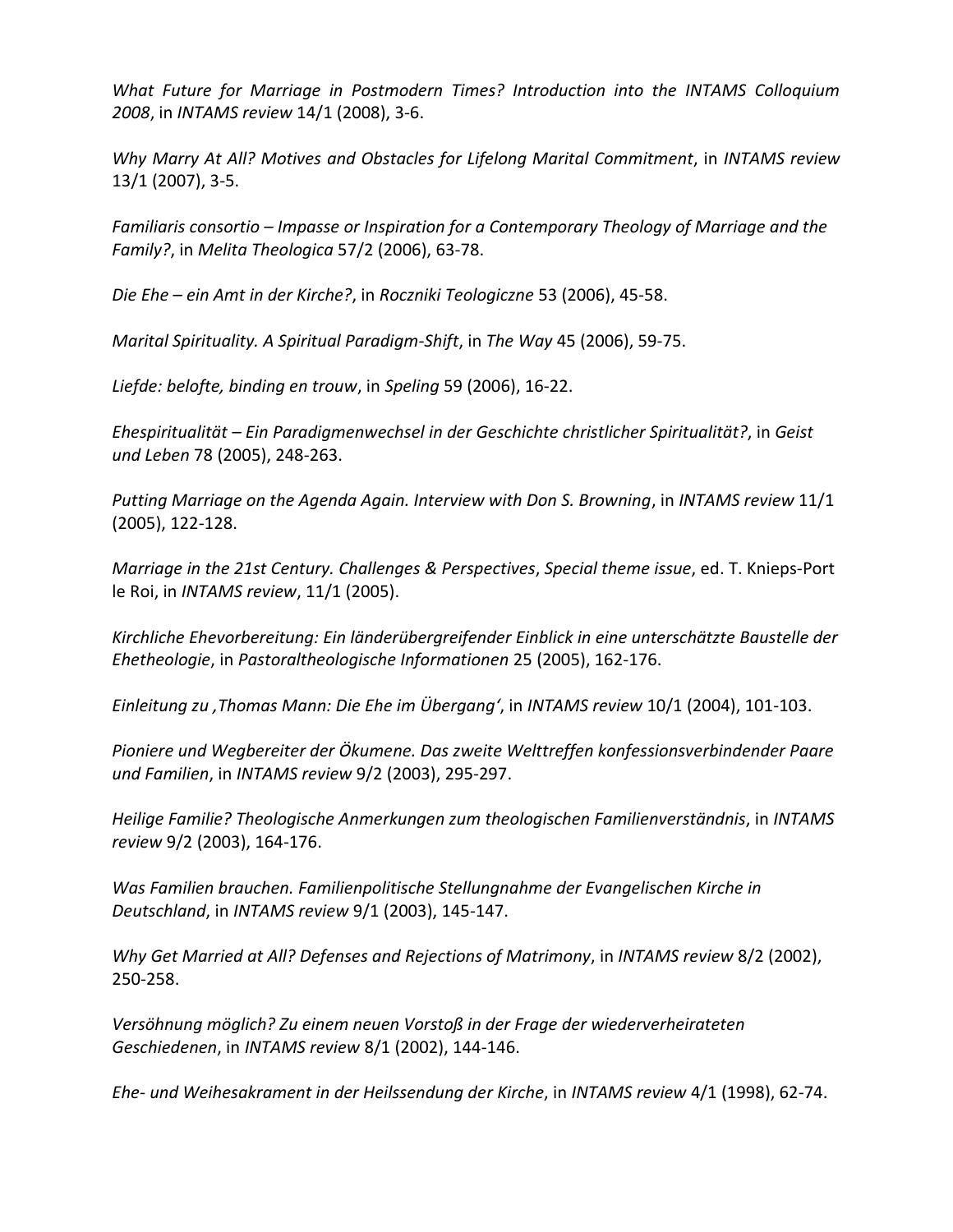### **Book chapters**

*Pastoral Accompaniment of Marriage and Family Life: A Contribution to Church Renewal*, in: P. PULIKKAN (ed.): *A Renewed Church in and for the World: Reflections from Missio Dei, Pope Francis and the Indian Context*, Bengaluru: ATC Publishers, 2021, 117-131.

*Familienvorstellungen bei katholischen Kasualien: Normative Theologie und gelebte Religion* (co-authored with A. DILLEN), in: K. KRAUSE, M. STETTER & B. WEYEL (eds.): *Kasualien als Familienfeste. Familienkonstitution durch Ritualpraxis*, Stuttgart: Kohlhammer, 2021, 000-000.

*The Challenge of Premarital Sex and Cohabitation*, in: S.G. KOCHUTHARA (ed*.): Vocation and Mission of the Family: Reflections on Chavarul and Amoris Laetitia*, Bengaluru: Dharmaram Publications, 2020, 402-409.

*Foreword*, in W. LEMAIRE: *The Roman Catholic Church and Family Planning. Time for a change?*, ebook, 2017, [https://www.smashwords.com/books/view/762873.](https://www.smashwords.com/books/view/762873)

'Voor u ben ik pastor, met u ben ik christen': over vitale spanningsvelden van pastoraal leiderschap, in M. STEEN (ed.): *Gidsen die begeesteren: over pastoraal leiderschap*, Antwerpen: Halewijn, 2017 (Leuvense Cahiers voor praktische theologie; 19), 105-117.

'*Nourishment for the Journey, not a Prize for the Perfect': Reflecting with Amoris Laetitia on Eucharistic Sharing in Interchurch Marriages* (co-authored with C. BERNHARD-BITAUD), in T. KNIEPS-PORT LE ROI (ed.): *A Point of No Return?* Amoris Laetitia *on Marriage, Divorce and Remarriage*, Münster: LIT-Verlag, 2017 (INTAMS Studies on Marriage and Family/INTAMS Studien zu Ehe und Familie, 2), 215-232.

*Introduction*, in T. KNIEPS-PORT LE ROI (ed.): *A Point of No Return?* Amoris Laetitia *on Marriage, Divorce and Remarriage*, Münster: LIT-Verlag, 2017 (INTAMS Studies on Marriage and Family/INTAMS Studien zu Ehe und Familie, 2), 1-8.

*Lieben im Angesicht des Todes: Wie Treue mit Vergänglichkeit umgeht*, in A. BRENNINKMEIJER-WERHAHN (ed.), *Ehe – Bestand und Wandel im Miteinander*, Münster: LIT-Verlag, 2017 (Symposion; 14), 108-121.

*Loving in the Face of Death: How Fidelity Copes with Impermanence*, in A. BRENNINKMEIJER-WERHAHN (ed.), *Marriage – Constancy and Change in Togetherness*, Münster: LIT-Verlag, 2017 (Symposion; 15), 96-108.

*Church Teaching on Marriage and Family – A Matter of Sensus Fidelium?* (co-authored with S. NOCETI), in: C.E CURRAN & L.A. FULLAM (eds.): *The Sensus Fidelium and Moral Theology* (Readings in Moral Theology; 18), New York-Mahwah, NJ: Paulist Press, 2016, 280-297.

*Introduction*, in: T. KNIEPS-PORT LE ROI & A. BRENNINKMEIJER-WERHAHN (eds.), *Authentic Voices, Discerning Hearts. New Resources for the Church on Marriage and the Family*, Münster: LIT-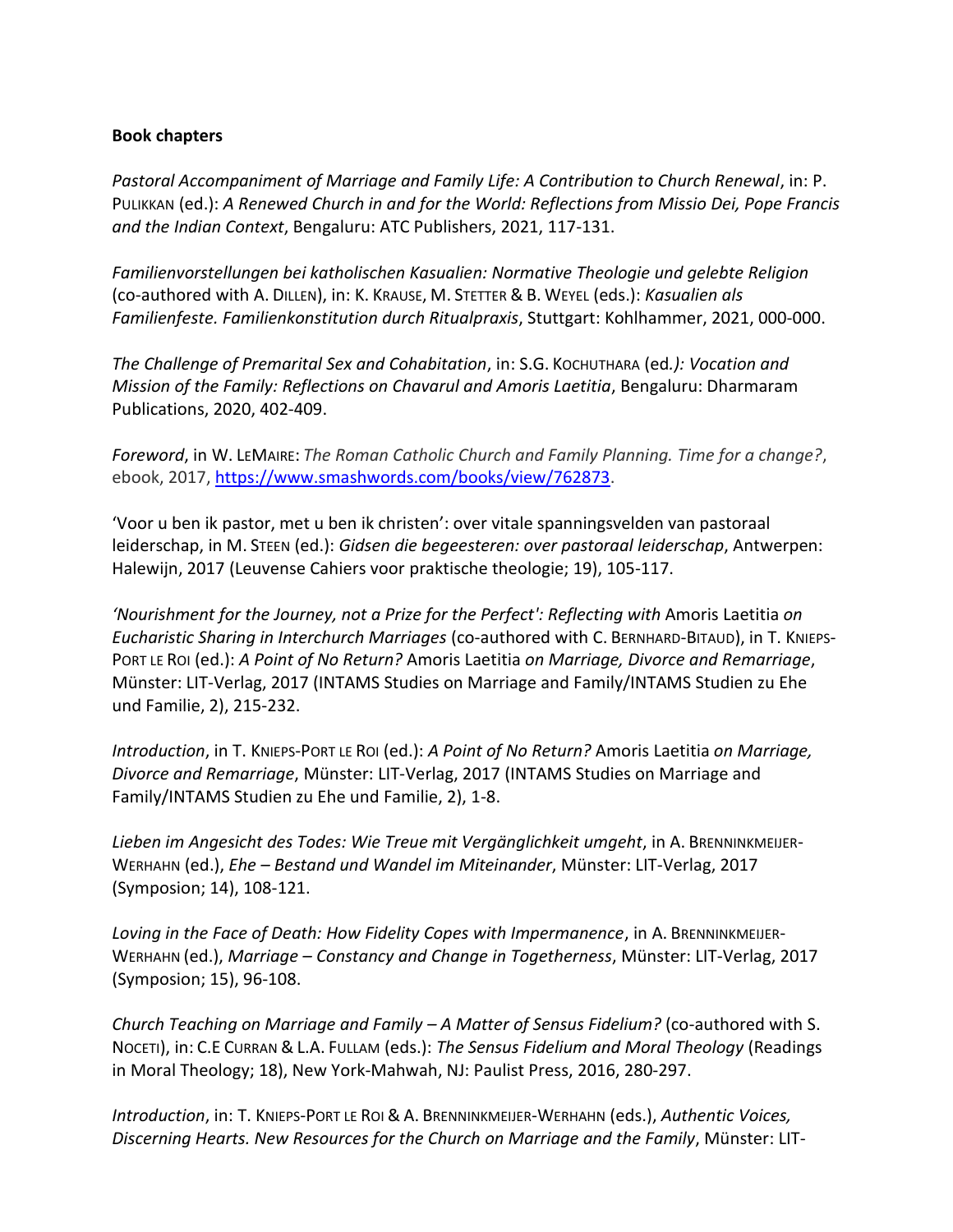Verlag, 2016 (INTAMS Studies on Marriage and Family/INTAMS Studien zu Ehe und Familie; 1), 5-11.

*Church Teaching on Marriage and Family – A Matter of sensus fidelium*?, in: T. KNIEPS-PORT LE ROI & A. BRENNINKMEIJER-WERHAHN (eds.), *Authentic Voices, Discerning Hearts. New Resources for the Church on Marriage and the Family*, Münster: LIT-Verlag, 2016 (INTAMS Studies on Marriage and Family/INTAMS Studien zu Ehe und Familie; 1), 153-169.

*Foreword*, in: R. BURGGRAEVE, *An Ethics of Mercy. On the Way to Meaningful Living and Loving*, Leuven: Peeters Publishers, 2016, 1-7.

*From Rome to Jerusalem: Interchurch Families and the Domestic Church Project*, in: T. KNIEPS-PORT LE ROI & R. TEMMERMAN (eds.), *Being One at Home. Interchurch Families as Domestic Churches* (Theologie: Forschung und Wissenschaft), Münster: LIT-Verlag, 2015, 5-27.

*Being One at Home: Interchurch Families as Domestic Churches*, in: T. KNIEPS-PORT LE ROI & R. TEMMERMAN (eds.), *Being One at Home. Interchurch Families as Domestic Churches* (Theologie: Forschung und Wissenschaft), Münster: LIT-Verlag, 2015, 93-108.

*Interchurch Marriage: Conjugal and Ecclesial Communion in the Domestic Church*, in: T. KNIEPS-PORT LE ROI & R. TEMMERMAN (eds.), *Being One at Home. Interchurch Families as Domestic Churches* (Theologie: Forschung und Wissenschaft), Münster: LIT-Verlag, 2015, 123-140.

*Interchurch Families: A Test Case for the 'Domestic Church'*, in: T. KNIEPS-PORT LE ROI & R. TEMMERMAN (eds.), *Being One at Home. Interchurch Families as Domestic Churches* (Theologie: Forschung und Wissenschaft), Münster: LIT-Verlag, 2015, 141-154.

*Preface*, in: A. ONYEKWE, *Marriage and Life after Death: A Model of Regenerative Inculturation*, Xlibris 2015, 15-17.

*Die Ehe als Sakrament. Zum katholischen Verständnis der Ehe*, in A.-C. BAUMANN & K. VON STOSCH (eds.), *Lebensform Ehe im muslimisch-christlichen Dialog* (Beiträge zur Komparativen Theologie, 19), Paderborn etc.: Ferdinand Schöningh, 2015, 51-65.

*A Growing Gap? Catholic Pastoral Workers and Volunteers' Perceptions of Family Life and Church Teaching in Flanders* (co-authored with A. DILLEN & K. KRYSINSKA), in: E. OSEWSKA & J. STALa (eds.), *Modern Family: Local and European Perspectives*, Krakow: The Pontifical University of John Paul II, Krakow Press, 2015, 159-177.

*Families and the Church. From Objects of Pastoral Care to Sources of Spiritual Renewal*, in N. DUMITRASCU (ed.), *Christian Family and Contemporary Society* (Ecclesiological Investigations), London: Bloomsbury, 2015, 153-164.

*Voorwoord*, in MGR. J. BONNY, *Synode over het gezin. Verwachtingen van een bisschop*, Antwerpen: Halewijn, 2014, 5-8.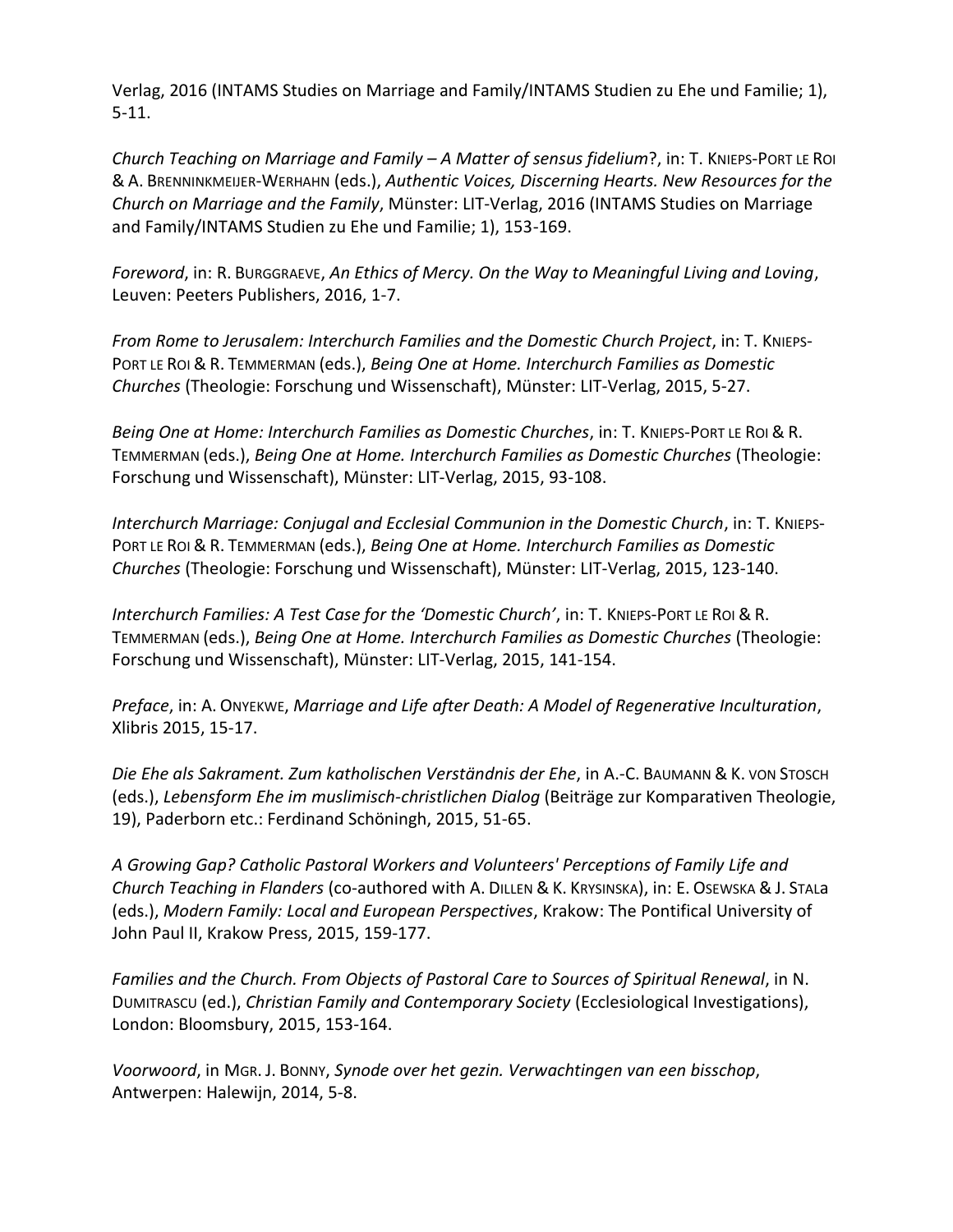*La solennità del matrimonio*, in A. BRENNINKMEIJER-WERHAHN (ed.), *A cuore aperto. Riflessioni sul significato del matrimonio*, Roma: Città Nuova, 2014, 63-69.

*Wives and Husbands*, in: A. THATCHER (ed.), *Oxford Handbook of Theology, Sexuality and Gender*, Oxford: Oxford University Press, 2014, 573-589.

*Labora et ora. Arbeit als Gebet bei Simone Weil*, in: U. DICKMANN & T. KNIEPS-PORT LE ROI (eds.), *Arbeit* (Felderkundungen Laienspiritualität; 4), Schwerte: Katholische Akademie, 2014, 61-75.

*Vorwort* (co-authored with U. Dickmann), in: U. DICKMANN & T. KNIEPS-PORT LE ROI (eds.), *Arbeit* (Felderkundungen Laienspiritualität; 4), Schwerte: Katholische Akademie, 2014, 7-14.

*Een verborgen onderstroom. De spirituele competentie van de leek* (co-authored with A. Dillen), in T. KNIEPS-PORT LE ROI &A. DILLEN (eds.), *(N)iets voor dummies? Op zoek naar de spirituele competentie van de leek*, Antwerpen: Halewijn, 2014, 7-14 (Leuvense Cahiers voor praktische theologie).

*Het "seculiere karakter" van de leek. Lekenspiritualiteit in het spoor van Vaticanum II*, in T. KNIEPS-PORT LE ROI & A. DILLEN (eds.), *(N)iets voor dummies?Op zoek naar de spirituele competentie van de leek*, Antwerpen: Halewijn, 2014, 57-74 (Leuvense Cahiers voor praktische theologie).

*The Seriousness of Marriage*, in A. BRENNINKMEIJER-WERHAHN & K. DEMMER (eds.), *Close to Our Hearts. Personal Reflections on Marriage*, Zürich-Münster: LIT, 2013, 49-55.

*Mogelijkheden en grenzen van een territoriale 'macht'. Praktisch-theologische reflecties over de parochie* (co-authored with A. Dillen), M. STEEN (ed.), *Parochie – waarheen?*, Antwerpen: Halewijn, 2013 (Leuvense Cahiers voor praktische theologie), 45-60.

*Einleitung* (co-authored with B. Sill), in T. KNIEPS-PORT LE ROI & B. SILL (eds.), *Band der Liebe – Bund der Ehe. Versuche zur Nachhaltigkeit partnerschaftlicher Lebensentwürfe*, St. Ottilien: EOS, 2013, 11-22.

*Der Weg der Treue. Prolegomena zur kirchlichen Ehelehre*, in T. KNIEPS-PORT LE ROI & B. SILL (eds.), *Band der Liebe – Bund der Ehe. Versuche zur Nachhaltigkeit partnerschaftlicher Lebensentwürfe*, St. Ottilien: EOS, 2013, 219-250.

*Interchurch Families – A Test Case for the "Domestic Church*", in P. DE MEY, P. DE WITTE & G. MANNION (eds.), *Believing in Community. Ecumenical Reflections on the Church* (BETL; 261), Leuven, Peeters, 2013, 579-590.

*The Domestic Church – Revisiting a Theological Concept at the Intersection of Family Studies and Ecclesiology*, in T. KNIEPS-PORT LE ROI, G. MANNION & P. DE MEY (eds.), *The Household of God and Local Households. Revisiting the Domestic Church* (BETL; 254), Leuven, Peeters Publishers, 2013, 3-23.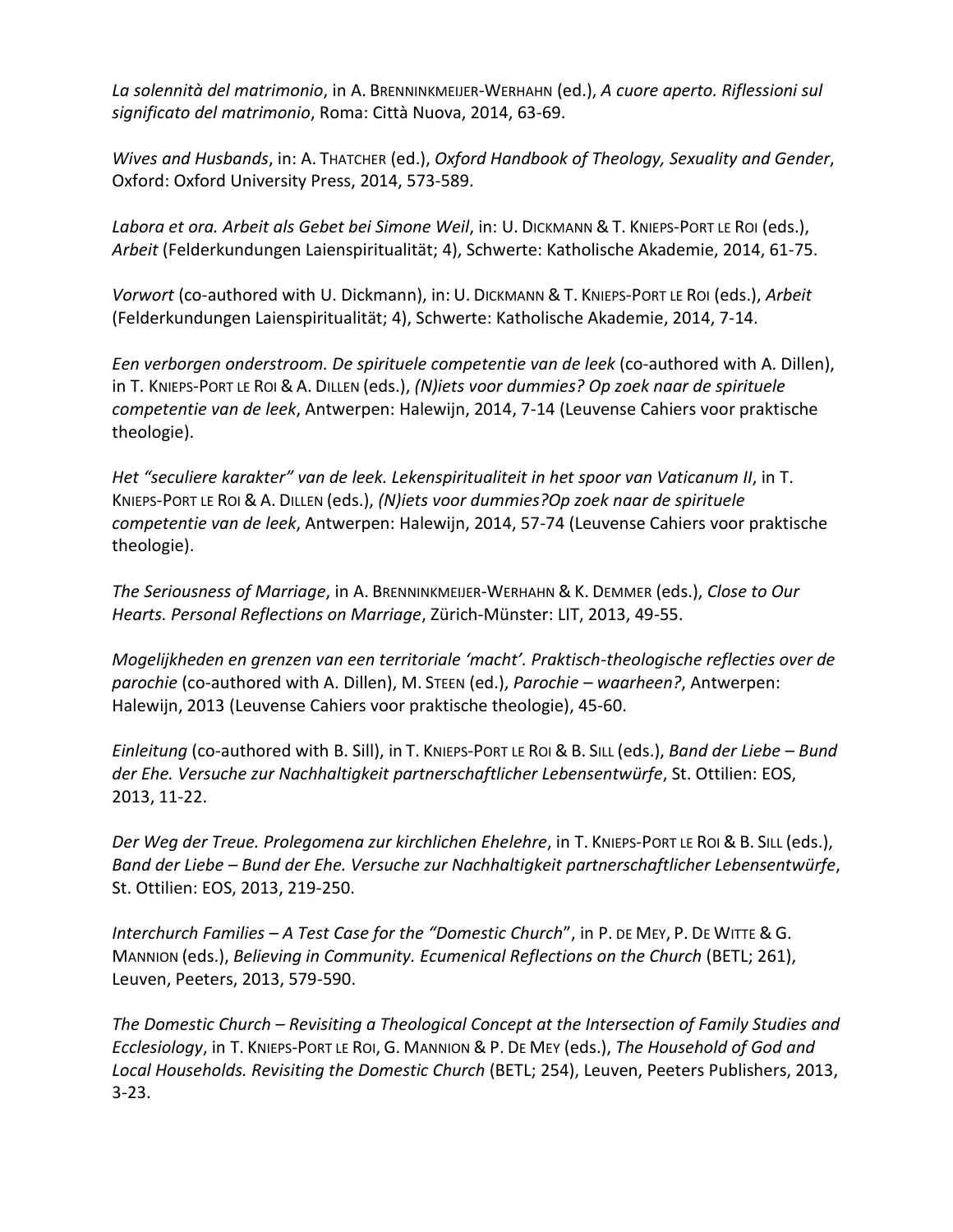*De 'leek' – eretitel of scheldwoord?*, in *Roep en zending van de leek. 50 jaar na Vaticanum II*, Brussel: IPB-Publicatie, 2013, 26-27.

*Der Ernst der Ehe*, in A. BRENNINKMEIJER-WERHAHN & K. DEMMER (eds.), *Das Herz spricht zum Herzen. Reflexionen über die Ehe*, Freiburg, Herder, 2012, 59-66.

*Halten als hielte man nicht. Annäherungen an eine Spiritualität des Wohnens aus der Perspektive der Familie*, in U. DICKMANN & W.C. SCHNEIDER (eds.), *Wohnen* (Felderkundungen Laienspiritualität, 3), Schwerte: Katholische Akademie Schwerte, 2011, 105-121.

*Beziehung und Spiritualität in Ehe und Familie*, in W. KRIEGER & B. SIEBERER (eds.), *Beziehung leben zwischen Ideal und Wirklichkeit*, Linz: Wagner Verlag, 2010, 87-114.

*How Sacred is Family? The Impact of Religious and Ethical Factors on the Family*, in O. KAPELLA, C. RILLE-PFEIFFER, M. RUPP & N.F. SCHNEIDER (eds.), *Family Diversity. Collection of the 3rd European Congress of Family Sciences*, Opladen-Farmington Hills, MI: Barbara Budrich Publishers, 2010, 71-84.

*Die Ehe als Prozess? Eine sakramententheologische Skizze*, in L. BOEVE, J. GELDHOF & T. KNIEPS-PORT LE ROI (eds.), *God's Sacramental Presence in the Contemporary world. Festschrift Lambert Leijssen* (Textes et études liturgiques/Studies in Liturgy, 23), Leuven: Peeters Publishers, 2010, 153-173.

*Introduction* (co-authored L. Boeve & J. Geldhof), in L. BOEVE, J. GELDHOF & T. KNIEPS-PORT LE ROI (eds.), *God's Sacramental Presence in the Contemporary world. Festschrift Lambert Leijssen*  (Textes et études liturgiques/Studies in Liturgy, 23), Leuven: Peeters Publishers, 2010, 7-11.

*Wie heilig ist die Familie? Auf dem Weg zu einer "Theologie der Familie" zwischen kirchlichem Diskurs und familialer Wirklichkeit*, in I. KROPPENBERG & M. LÖHNIG (eds.), *Fragmentierte Familie. Brechungen einer sozialen Form in der Moderne*, Bielefeld, transcript, 2010, 11-38.

*Trouw aan elkanders lichaam. Lichamelijkheid, seksualiteit en kwetsbaarheid in de huwelijksrelatie* (co-authored I. Cornu), in G. VAN EDOM (ed.), *Lichaam en levensadem. Pastorale zorg voor de hele levende mens* (Leuvense Cahiers voor praktische theologie), Antwerpen, Halewijn, 2010, 261-276.

*Wie heilig ist die Familie? Zum Einfluss religiöser und ethischer Faktoren auf die Familie*, in O. KAPELLA, C. RILLE-PFEIFFER, M. RUPP & M. SCHNEIDER (eds.), *Die Vielfalt der Familie. Tagungsband zum 3. Europäischen Fachkongress Familienforschung*, Opladen-Farmington Hills, MI, Barbara Budrich, 2009, 77-92.

*Was Liebespaare zusammenhält. Aspekte einer Spiritualität der Paarbindung*, in U. DICKMANN & K. WAAIJMAN (eds.), *Beziehungen* (Felderkundungen Laienspiritualität, 1), Schwerte, Kath. Akademie, 2008, 45-56.

*Introduction* (co-authored M. Sandor), in T. KNIEPS-PORT LE ROI & M. SANDOR (eds.), *Companion to Marital Spirituality* (Studies in Spirituality Supplements, 18), Leuven, Peeters, 2008, 1-11.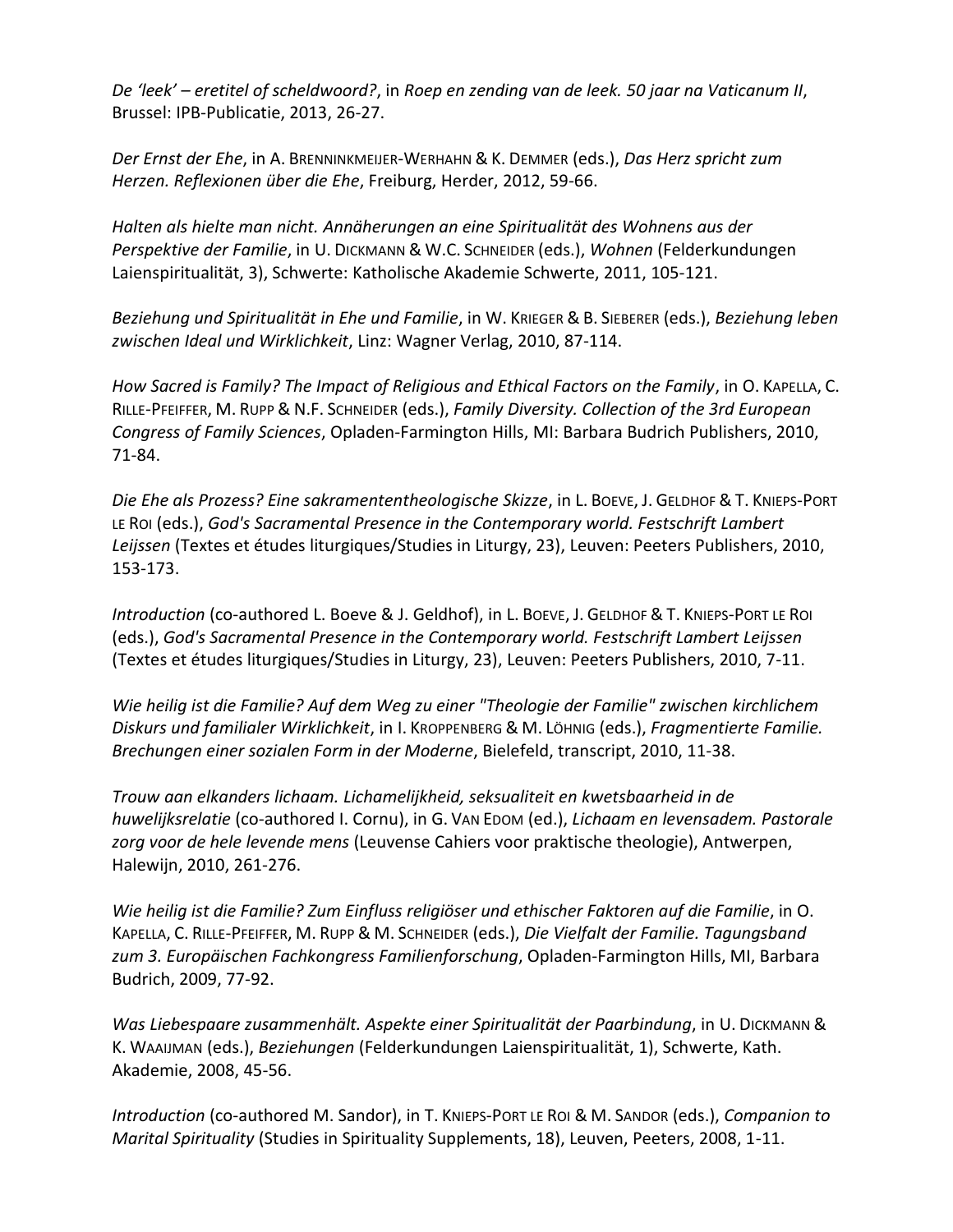*Marital Spirituality. The Emergence of a New Paradigm in the Theology of Marriage and in Christian Spirituality*, in T. KNIEPS-PORT LE ROI & M. SANDOR (eds.), *Companion to Marital Spirituality* (Studies in Spirituality Supplements, 18), Leuven, Peeters, 2008, 15-44.

*Marital Spirituality and Family Spirituality – Paths That Converge and Diverge*, in T. KNIEPS-PORT LE ROI & M. SANDOR (eds.), *Companion to Marital Spirituality* (Studies in Spirituality Supplements, 18), Leuven, Peeters, 2008, 261-275.

*Het huwelijk in wording. Een sacramentologische probleemschets*, in T. KNIEPS-PORT LE ROI & L. BOEVE (eds.), *Gods sacramentale aanwezigheid in de wereld van vandaag. Hulde aan prof. dr. Lambert Leijssen bij zijn emeritaat*, Leuven: Acco, 2008, 239-256.

*Inleiding* (co-authored L. Boeve), in T. KNIEPS-PORT LE ROI & L. BOEVE (eds.), *Gods sacramentale aanwezigheid in de wereld van vandaag. Hulde aan prof. dr. Lambert Leijssen bij zijn emeritaat*, Leuven: Acco, 2008, 9-13.

*Conjugal and Ecclesial Communion in Inter-church Marriage*, in B.J. HILBERATH, I. NOBLE, J. OELDEMANN & P. DE MEY (eds.), *Ökumene des Lebens als Herausforderung der wissenschaftlichen Theologie. Tagungsbericht der 14. Wissenschaftlichen Konsultation der Societas Oecumenica/Ecumenism of Life as a Challenge for Academic Theology. Proceedings of the 14th Academic Consultation of the Societas Oecumenica* (Beihefte zur Ökumenischen Rundschau, 82), Frankfurt/M., O. Lembeck, 2008, 333-342.

*Het huwelijkssacrament – een oord van Godsontmoeting?*, in L. VERSTRICHT (ed.), *Liefde is...een reuzesprong van geloof*, Antwerpen, Halewijn, 2004, 85-101.

*Ehe und Familie*, in W. FÜRST & J. WERBICK (eds.): *Katholische Glaubensfibel*, Bonn-Freiburg, Herder-CMS, 2004, 385-388.

*Sacramental Marriage and Holy Orders. Towards an Ecclesial Ministry for Married People*, in T. SALZMAN, T.M. KELLY & J. O'KEEFE (eds.), *Marriage and the Catholic Church. Scripture, Tradition, and Experience*, New York, Crossroad, 2004, 134-143.

*Marriage and the Church. Theological Reflections on an Underrated Relationship*, in A. THATCHER (ed.), *Celebrating Christian Marriage*, Edinburgh-London, T&T Clark, 2002, 89-104.

*Zum nach-neuzeitlichen Ort der Theologie: Überlegungen zum Verhältnis von Glaube und Vernunft nach Karl Rahners 'Hörer des Wortes'*, in R.A. SIEBENROCK (ed.), *Karl Rahner in der Diskussion* (Innsbrucker Theologische Studien, 56), Innsbruck-Wien, Tyrolia, 2001, 203-224.

# **Supervisor of PhD Theses**

C. OMOGIATE, *Women and the Gender Motif in the African Family: A Critical Reading from African Theology and John Paul II's Theology of the Body in the Context of Southern Nigeria* (2018), 230 pp.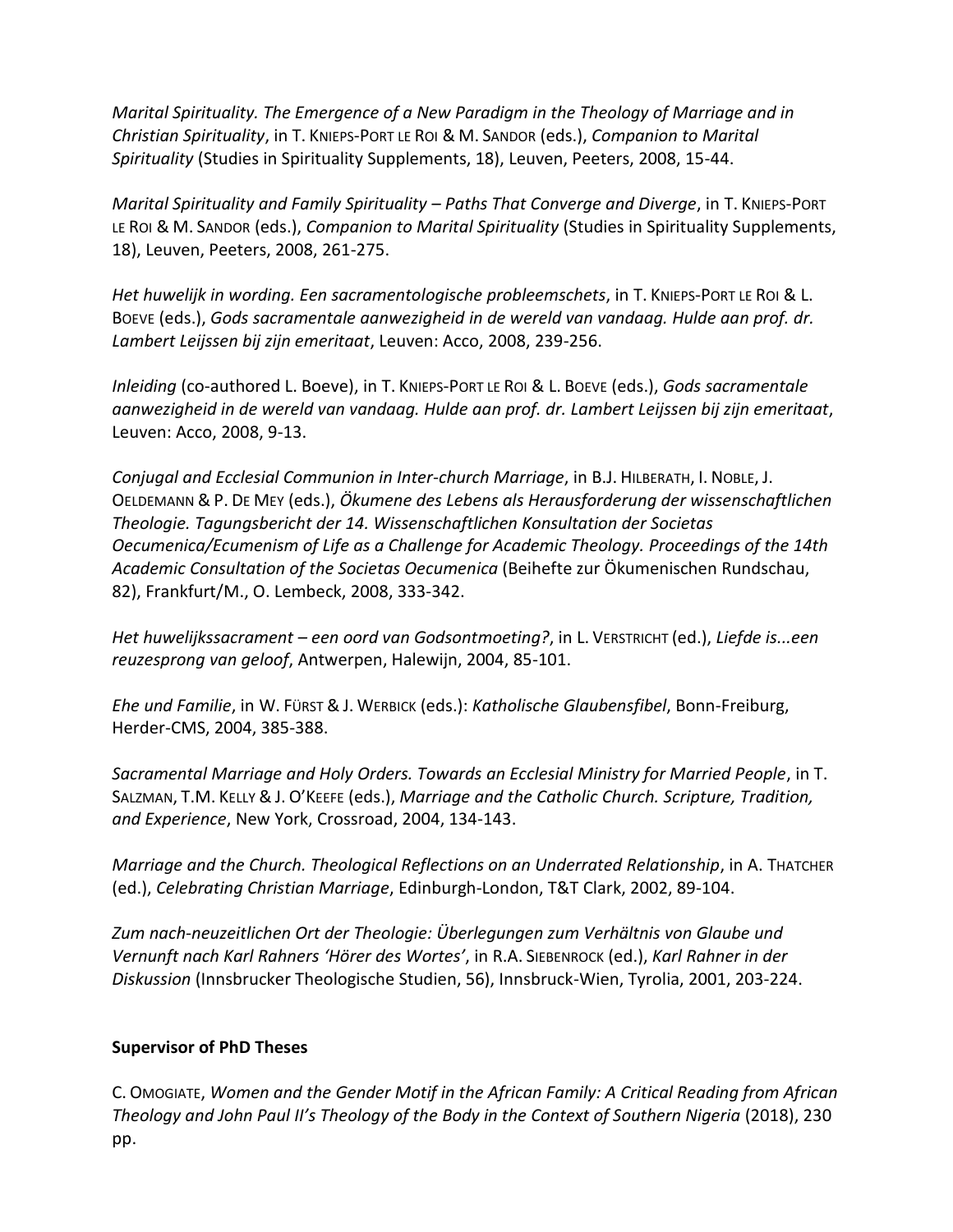A. UKLEJA, *The New Reality of Cohabitation in Poland: Empirical, Theological and Pastoral Perspectives* (2017), 298 pp.

L. PULINCKX (co-promotor), *Een 'Mission (Im)Possible' voor de Kerk?! Een praktisch-theologisch doordenken van de zending van de kerk voor een Vlaamse context* (2017), 351 pp.

A. ONYEKWE, A., *Marriage, Fertility and Life After Death: Towards a Regenerative Model of Inculturation in the Igbo Context* (2014), 329 pp.

N. JAINUS XAVIER, *Marriage, Family, and the Emerging Question of Gender Equality in Indian Society: A Practical Theological Approach* (2013), 309 pp.

P. ASSENGA, *Towards an African Model of Church as Family. A Socio-Anthropological, Ecclesiological and Pastoral Study Based on Family Structures and Community Building Rituals among the Chagga in Tanzania* (2009), 344 pp.

### **Book Reviews**

D. Burkard (Hg.), *Die christliche Ehe – erstrebt, erlebt, erledigt? Fragen und Beiträge zur aktuellen Diskussion im Katholizismus*, Würzburg, 2016, in *Theologisch-Praktische Quartalschrift*  166 (2018), 313-314.

K. Schembri, *Oikonomia, Divorce and Remarriage in the Eastern Orthodox Tradition*, Rome, 2017, in *Louvain Studies* 41 (2018), 203-205.

J. Knop/J. Loffeld (Hg.), *Ganz familiär. Die Bischofssynode 2014/2015 in der Debatte*, Regensburg, 2016, in *Theologisch-Praktische Quartalschrift* 165 (2017), 88f.

W. Madges/M. J. Daley (eds.), *Vatican II: Fifty Personal Stories*, Maryknoll, NY, 2012, in *Modern Believing* 56/3 (2015), 380-382.

P. Tyler/R. Woods, *The Bloomsbury Guide to Christian Spirituality*, London, 2012, in *Tijdschrift voor theologie* 53/4 (2013), 405-406.

E. Garhammer/F. Weber, *Scheidung – Wiederheirat – von der Kirche verstoßen? Für eine Praxis der Versöhnung*, Würzburg, 2012, in *INTAMS review* 18/2 (2012), 230-231.

S. Demel, *Handbuch Kirchenrecht. Grundbegriffe für Studium und Praxis*, Freiburg-Basel-Wien, 2010, in *INTAMS review* 18/1 (2012), 116-117.

P. Bordeyne, *Ethique du mariage. La vocation sociale de l'amour*, Paris, Desclée de Brouwer, 2010 (Théologie à l'Université, 12), in *INTAMS review* 17/1 (2011), 100-102.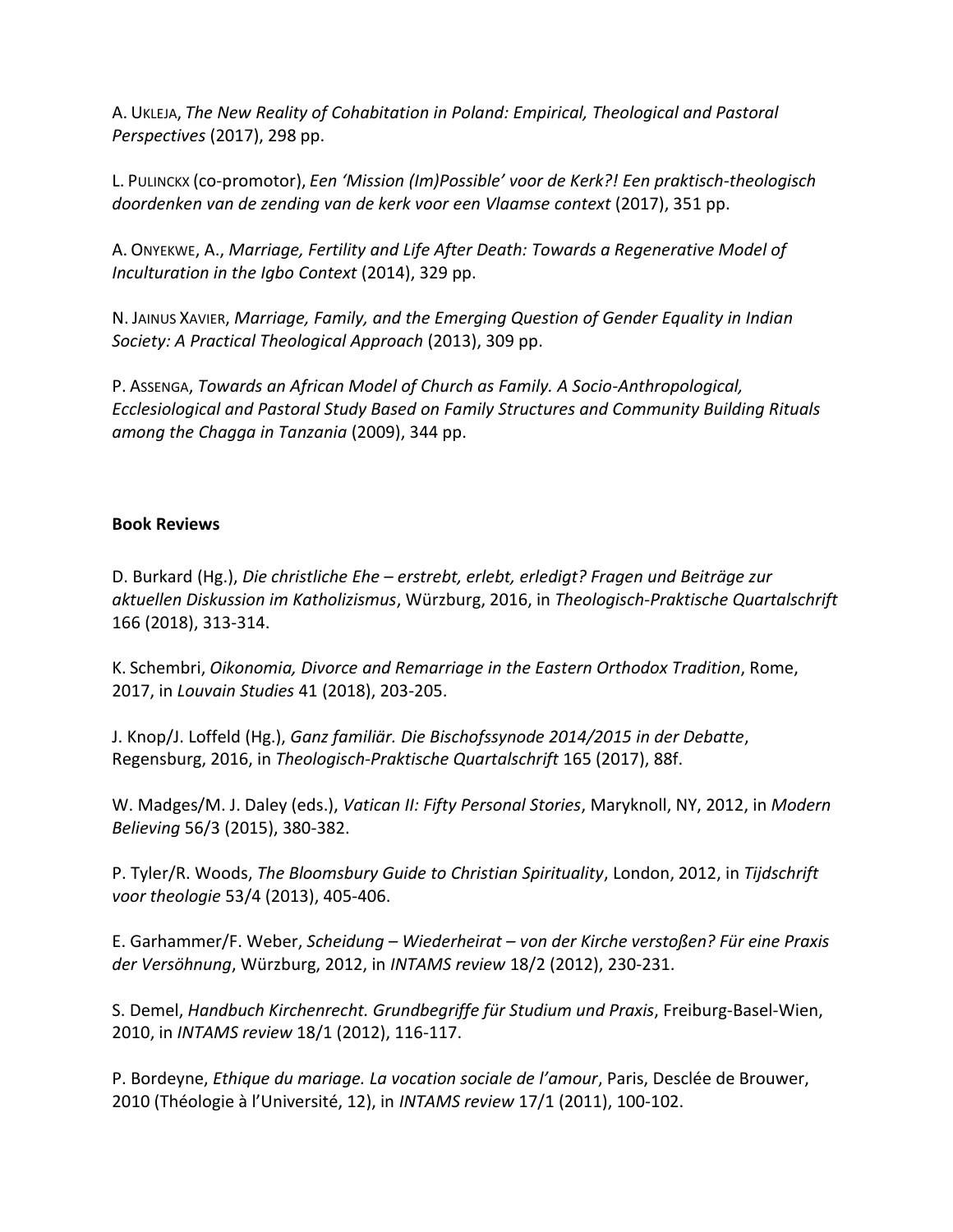B. Bujo, *Plädoyer für ein neues Verständnis von Ehe und Sexualität. Afrikanische Anfragen an das westliche Christentum*, Freiburg, Herder, 2007 (Quaestiones disputatae, 223), in *INTAMS review* 15/1 (2009), 99-101.

A. Thatcher, *Theology and Families*, Malden MA-Oxford UK, Blackwell, 2007 (Challenges in Contemporary Theology), in *INTAMS review* 14/1 (2008), 130-131.

N.H. Mitendo, *Vers une sacramentalité du système matrimonial négro-africain. Une analyse des concepts de contrat-alliance appliqués au mariage*, Fribourg, Academic Press Fribourg, 2003 (Etudes d'éthique chrétienne, NS 2), in *INTAMS review* 12 (2006), 117-119.

D. Nshole Babula, *Une relecture africaine de la sacramentalité du mariage. Une théologie nuptiale de la divine alliance*, Paris, L'Harmattan, 2003, in *INTAMS review* 12 (2006), 117-119.

G. Fischer, *Die Problematik der Ehe als Vertrag und Sakrament in der Entwicklung des kirchlichen Eherechts*, Frankfurt/M., Peter Lang, 2003, in *INTAMS review* 12 (2006), 115-117.

R. Burggraeve et al. (red.), *Levensrituelen: Het huwelijk* (KADOC-Studies, 24), Leuven, Universitaire Pers, 2000, in *INTAMS review* 7 (2001), 271.

K.-H. Selge, *Ehe als Lebensbund* (Adnotationes in Ius Canonicum, 12), Frankfurt/M., Peter Lang, 1999, in *INTAMS review* 7 (2001), 110-111.

K. Herzberg, *Taufe, Glaube und Ehesakrament* (Bamberger theologische Studien, 11), Frankfurt/M., Peter Lang, 1999, in *INTAMS review* 7 (2001), 108-110.

D. Marmion, *A Spirituality of Everyday Faith* (Louvain Theological & Pastoral Monographs, 23), Leuven, Peeters, 1998, in *INTAMS review* 6 (2000), 277-278.

S. Hell, *Die konfessionsverschiedene Ehe*, Freiburg, Herder, 1998, in *INTAMS review* 5 (1999), 233-235.

R. Stolina, *Die Theologie Karl Rahners. Inkarnatorische Spiritualität* (Innsbrucker theologische Studien, 46), Innsbruck-Wien, Tyrolia,1996, in *INTAMS review* 3 (1997), 226-228.

T. Freyer, *Sakrament – Transitus – Zeit – Transzendenz* (Bonner dogmatische Studien, 13), Würzburg 1995, in *INTAMS review* 3 (1997), 224-226.

H. Schmidinger, *Der Mensch ist Person*, Innsbruck, Tyrolia, 1994, in: *INTAMS review* 3 (1997), 98-99.

F. Gmainer-Pranzl, *Glaube und Geschichte bei Karl Rahner und Gerhard Ebeling. Ein Vergleich transzendentaler und hermeneutischer Theologie* (Innsbrucker theologische Studien, 45), Innsbruck-Wien, Tyrolia, 1996, in *Journal of Empirical Theology* 10 (1997), 94-96.

H.-G. Gruber, *Christliche Ehe in moderner Gesellschaft*, Freiburg, Herder, 1996, in *INTAMS review* 2 (1996), 199-200.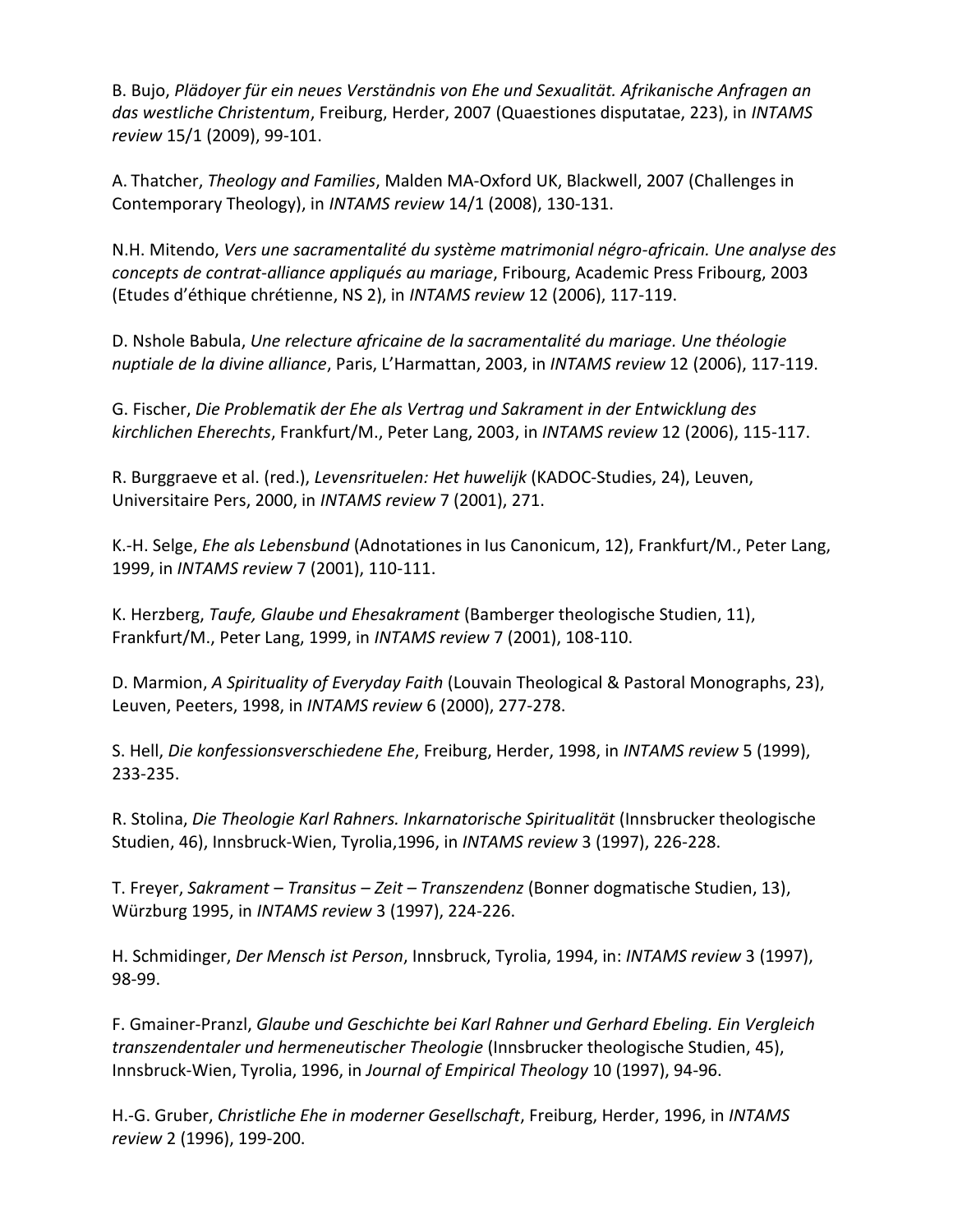M. Delgado & A. Lob-Hüdepohl, *Markierungen: Theologie in den Zeichen der Zeit*, Berlin, Morus, 1995, in *Journal of Empirical Theology* 9 (1996), 88-89.

B. Konrad, *Die partizipative Interaktion nach George Herbert Mead und ihre theologische Signifikanz,* Frankfurt/M., Peter Lang, 1995, in *Journal of Empirical Theology* 9 (1996), 102.

## **Internet Sources**

*Famiglie "ecumeniche": una risorsa non un problema*, Blog de Il Regno sui Sinodi dei vescovi, 9 giugno 2015[, http://www.lindicedelsinodo.it/2015/06/famiglie-ecumeniche-una-grande](http://www.lindicedelsinodo.it/2015/06/famiglie-ecumeniche-una-grande-risorsa.html)[risorsa.html](http://www.lindicedelsinodo.it/2015/06/famiglie-ecumeniche-una-grande-risorsa.html)

*The Synod of Bishops is only just starting*, Blog University Parish Leuven, November 2014, [https://www.kuleuven.be/up/english/focus/the-synod-of-bishops-is-only-just-starting-by](https://www.kuleuven.be/up/english/focus/the-synod-of-bishops-is-only-just-starting-by-thomas-knieps)[thomas-knieps](https://www.kuleuven.be/up/english/focus/the-synod-of-bishops-is-only-just-starting-by-thomas-knieps)

*Bisschoppensynode gaat niet over één nacht ijs*, Blog Universitaire Parochie Leuven, November 2014, [http://keepupthespirit.be/bisschoppensynode-gaat-niet-over-een-nacht-ijs-een](http://keepupthespirit.be/bisschoppensynode-gaat-niet-over-een-nacht-ijs-een-beschouwing-door-professor-thomas-knieps/#comment-279988)[beschouwing-door-professor-thomas-knieps/#comment-279988](http://keepupthespirit.be/bisschoppensynode-gaat-niet-over-een-nacht-ijs-een-beschouwing-door-professor-thomas-knieps/#comment-279988)

# **RESEARCH REPORTS**

*Response to the 2015 Synod on the Family from the Interchurch Families International Network*, RUTH REARDON & T. KNIEPS-PORT LE ROI, April 2015. [http://interchurchfamilies.org/ifin/IFIN\\_Response\\_to\\_Synod2015.pdf](http://interchurchfamilies.org/ifin/IFIN_Response_to_Synod2015.pdf)

*UK Catholic Marriage Preparation Survey 2010: Observations, Reflections, and Recommendations from a Theological and Pastoral Perspective.* Commissioned by Catholic Bishops' Conference of England & Wales. Marriage & Family Life Committee, September 2012. [http://www.cbcew.org.uk/CBCEW-Home/Departments/Christian-Responsibility-and-](http://www.cbcew.org.uk/CBCEW-Home/Departments/Christian-Responsibility-and-Citizenship/Marriage-and-Family-Life/Marriage/Preparation)[Citizenship/Marriage-and-Family-Life/Marriage/Preparation](http://www.cbcew.org.uk/CBCEW-Home/Departments/Christian-Responsibility-and-Citizenship/Marriage-and-Family-Life/Marriage/Preparation)

# **ACADEMIC COURSES TAUGHT**

MA Theologische ethiek (with Y. De Maeseneer) (since 2015) MA Developments in Theological Ethics (with Johan De Tavernier, Y. De Maeseneer) (since 2015) MA Spiritualiteit en pastoraat (since 2015) MA Methodological Questions in Sexual, Conjugal and Family Ethics (since 2011) BA Sexual and Conjugal Morality (since 2011) MA Religie, zingeving en levensbeschouwing (Faculty of Medicine, Department of Oral Health Services, 2011-2012; Faculty of Pharmaceutical Sciences, since 2012)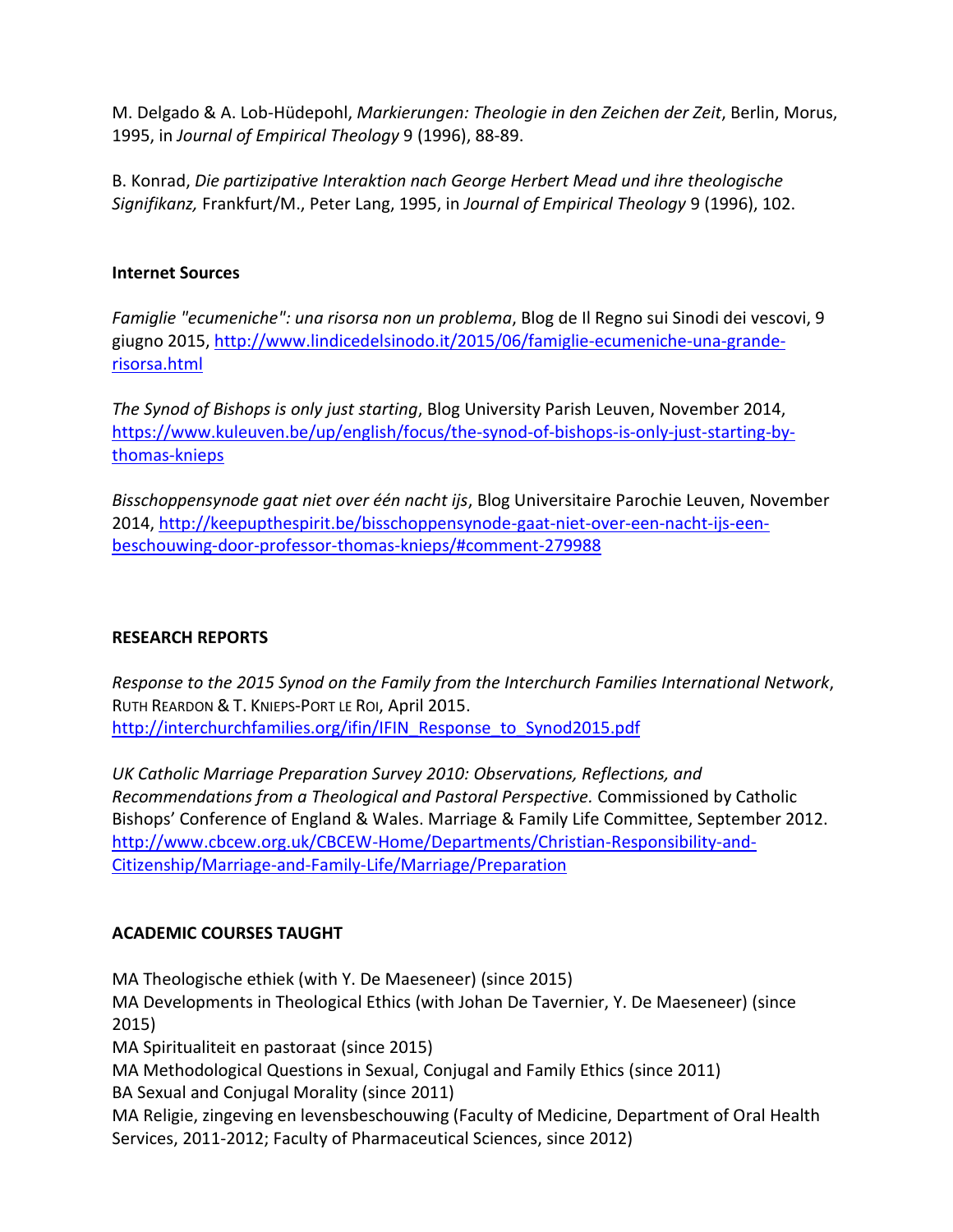BA Christelijke seksualiteits-, huwelijks- en gezinsethiek (since 2010) MA Christian Lay Spirituality (2012-2014) BA Interdisciplinary Seminar Biblical Studies, History of Church and Theology, Pastoral Theology (with G. Van Belle, J. Leemans) (2009-2010) MA Pastoral Theology: Contemporary Faith (2008-2009; 2010-2011) MA Seminar Pastoral Theology: Christian Perspectives on Contemporary Marriage (2001-2002) BA Pastoraaltheologie (with A. Dillen) (2007-2008) BA Lezing pastoraaltheologische teksten (2007-2008) BA Introduction into Pastoral Theology (2006-2007)

# **PAPERS PRESENTED AT INTERNATIONAL CONFERENCES AND ACADEMIC SESSIONS**

*The Challenge of Pre-Marital Sex and Cohabitation*, Paper at International Conference on "Vocation and Mission of the Family: Reflections on *Chavarul* and *Amoris Laetitia*", Dharmaram Vidya Kshetram, Bangalore, India, 22-25 November 2018.

*Humanae Vitae, Karol Wojtyla and the Theology of the Body*, Lecture at Faculty of Theology, University of Malta, Malta, 17 May 2018.

*Theologische und theologisch-ethisch Reflexionen auf die Familiensynode* & *Zukunftsperspektiven: Theologie und theologische Ethik*, Keynote Papers at Innsbrucker Kreis von MoraltheologInnen und SozialethikerInnen, Innsbruck, Austria, 3-5 January 2016.

*The 'Secular Character' of the Laity – Forgotten Source for a Genuine Lay Spirituality?*, Paper at LEST X "The Letter and the Spirit: On the Forgotten Documents of Vatican II", KU Leuven, 28 October 2015.

*Church Teaching on Marriage and Family – A Matter of sensus fidelium?*, Keynote Lecture at INTAMS Symposium "Faithful Voices, Discerning Hearts: Marriage and Family in Church and Society", Rome, 10-12 September 2015.

*The Bishops' Synods on Marriage and the Family – A Test Case for the* sensus fidei et fidelium*?*, Keynote Paper at INTAMS Expert Colloquium on the Bishops' Synod on the Family, Rome, 18-19 May 2015.

*The 'Hermeneutics' of Interchurch Families – A Practical Model for Receptive Ecumenism?*, Paper at Parallel Session at International Conference on "Receptive Ecumenism III", organized by Fairfield University, USA, and University of Durham, UK, at Fairfield University, CT, 9-12 June 2014.

*Die Ehe als Sakrament. Zum katholischen Verständnis der* Ehe, Key lecture at Tagung "Die Ehe - Traditionelle Lebensform in pluraler Gesellschaft im christlich-muslimischen Gespräch" at Zentrum für komparative Theologie und Kulturwissenschaft, University of Paderborn, Germany, 16-18 May 2014.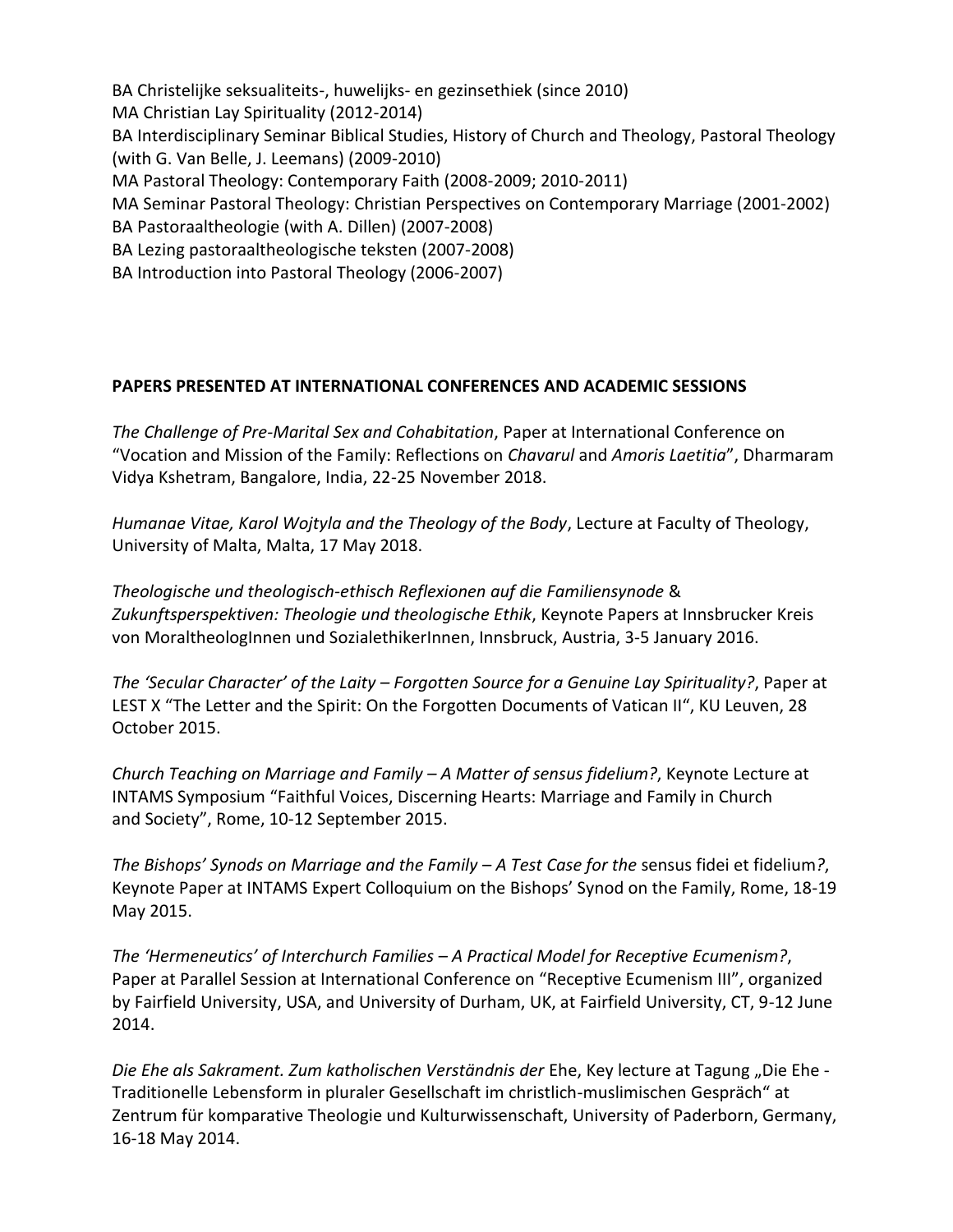*Kristallisationspunkt Ehe und Familie*, Paper at Symposium Laienspiritualität, Katholische Akademie Schwerte, 21-23 March 2014.

*Children and Childhood – A Path to Lay Spirituality*, Key note paper presented at 13th International Conference on "Children's Spirituality: For the Sake of Children. Hidden Forms of Power in Caring for Children's Spirituality", KU Leuven, 11-13 July 2013.

*Families and the Church – from Objects of Pastoral Care to Subjects of Ecclesial Community?*, Paper presented at International Symposium "Familia creștină în societatea contemporană", Faculty of Orthodox Theology, University of Oradea, Romania, 10-12 October 2011.

*Is There a Genuine Type of Spirituality in the Home?*, Paper presented at Conference "The Household of God and Local Households. Revisiting the Domestic Church", KU Leuven, 10-13 March 2010.

*Religious Symbolism of Marriage in the Christian Tradition and Its Usefulness Today*, Paper presented at the INTAMS Conference *'More Than Being Together?' Sacred and Secular Symbols of Marriage*, KU Leuven, 13-14 March 2009.

*Wie heilig ist die Familie? Zum Einfluss religiöser und ethischer Faktoren auf die Familie.* Paper presented at the University of Vienna, Austria, at the 3rd European Congress on Family Science *Variety of the European Family*, 12-14 June 2008.

*Interchurch Families – A Test Case for the "Domestic Church.* Paper presented at the K.U.Leuven, Belgium, at the 6th International LEST Conference *Believing in Community. Ecumenical Reflections on the Church*, 7-10 November 2007.

*Interchurch Marriage. Conjugal and Ecclesial Communion in the Domestic Church*. Paper presented in Prague, Czech Republic, at the 14th Academic Consultation of the European Society for Ecumenical Research "Societas Oecumenica", *Ecumenism of Life as a Challenge for Academic Theology*, 17-22 August 2006.

*Marriage and the Church. Theological Reflections on an Underrated Relationship*. Paper presented at the College of St Mark and St John, Plymouth, UK, at the International Marriage Conference, 23-26 June 2000.

### **PUBLIC LECTURES & WORKSHOPS**

*Sexuality and Human Dignity*, Public Lecture, St. Vincent School of Theology, Adamson University, Manila, Philippines, 30 November 2018.

*Sexuality and Human Dignity*, Public Lecture, Ateneo de Manila University, Philippines, 29 November 2018.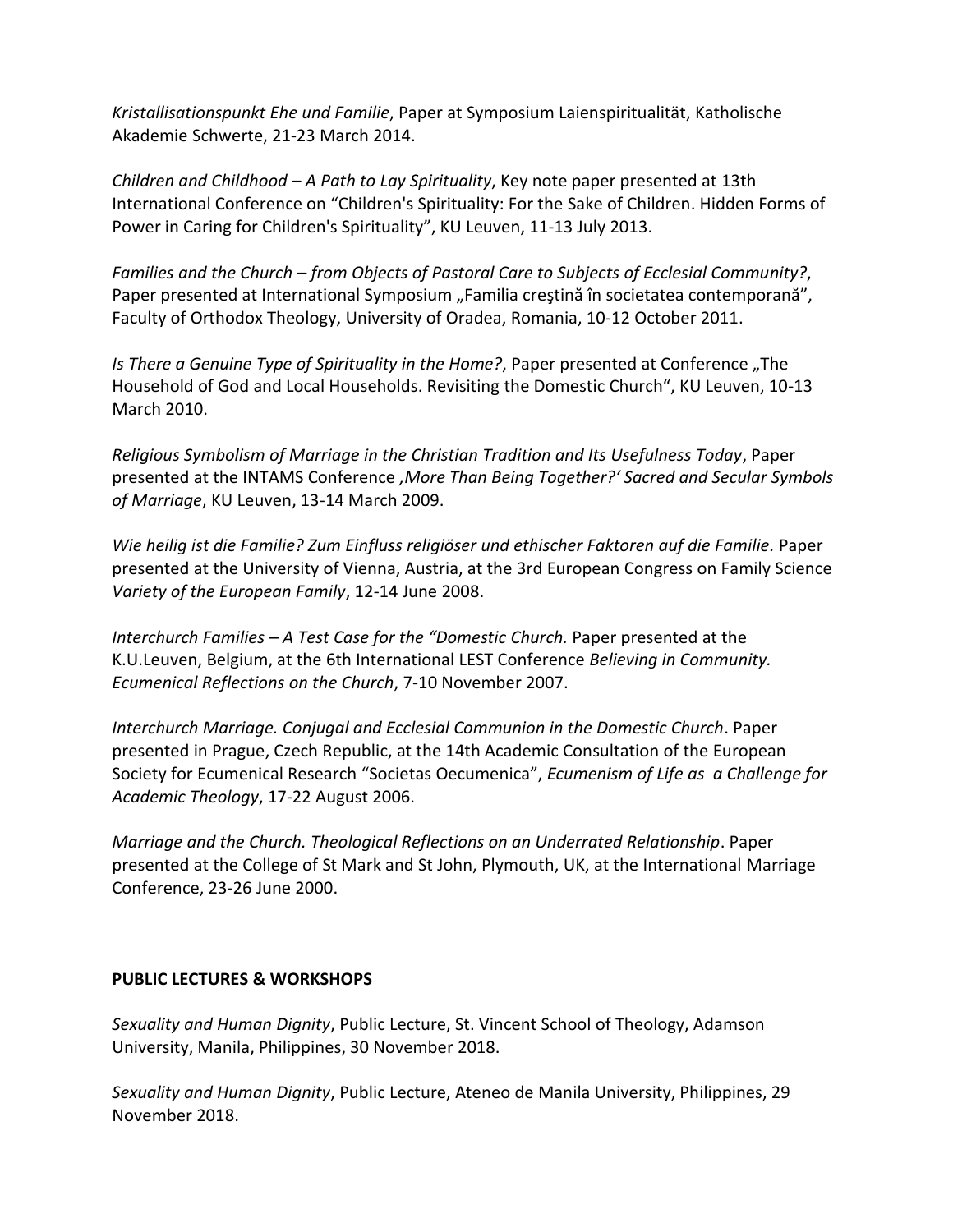*Socio-cultural Transformations and Their Implications on Contemporary Marriage and Family Life – Perspectives from Christian Ethics*, Public Lecture, Calicut University, Kerala India, 24 July 2018.

*New Accents in the Church's Teaching on the Family in Amoris Laetitia*, Keynote Lecture at Symposium 'Harmonia in Familia', Marymatha Major Seminary, Trichur, Kerala, India, 13-14 July 2018.

*Fifty Years Humanae Vitae: The Long Journey from Vatican II to Amoris Laetitia*, Aquinas Lecture, Theological Students' Association, University of Malta, La Valletta, 16 May 2018.

*'Voor u ben ik pastor, met u ben ik christen': Spanningsvelden van pastoraal leiderschap'*, Workshop at Study Day ("*Gidsen die begeesteren: over pastoraal leiderschap*") organized by Academic Center for Practical Theology, , KU Leuven, 8 November 2017.

*Toelichting bij hoofdstuk 8 van Amoris laetitia*, Lecture at IPB Forum, Brussels, 3 June 2017.

*Dauerhaft unterwegs. Beziehungsspiritualität als Schlüssel zum Verständnis des Ehesakraments*, Keynote lecture at *Studientag zum Ehesakrament* by Katholische Aktion Österreich/Forum Beziehung, Ehe und Familie, Salzburg, St. Virgil, 18 March 2017.

*Amoris laetitia – A Turning Point in the Church's Vision on Marriage and Family*, Lecture at English Speaking Parish OLM Brussels, Waterloo, 5 March 2017.

*Lebens- und Beziehungserfahrungen als Erkenntnisorte der kirchlichen Ehe- und Familienlehre? Theologisch-ethische Erkundungen im Anschluss an Amoris laetitia*, Guest-Lecture at Katholisch-Theologische Fakultät, Rheinische Friedrich-Wilhelms-Universität, Bonn, 31 January 2017.

*Amoris laetitia and the Bishops' Synods*, Lecture at English-Speaking Parish, St. Kwinten, Leuven, 2 October 2016.

*Amoris laetitia en de gezinssynodes*, Lecture at Diocesane Pastorale Raad Antwerpen, Antwerp, 11 June 2016.

*Kirchliche Ehe- und Familienlehre – Versuch einer Standortbestimmung nach Amoris laetitia*, Keynote Lecture at Study Day at Fakultät für Religionspädagogik und Kirchliche Bildungsarbeit, Katholische Universität Eichstätt, Germany, 20 May 2016.

Bishops' Synod 2014 and 2015: Reflections from the Perspective of Interchurch Families, John Coventry Memorial Lecture, British Association of Interchurch Families, London, UK, 19 March 2016.

*Construire l'Eglise à partir de l'expérience des familles?*, Lecture at Journée de Pastorale "Famille et société: Ces liens fragiles que Dieu sanctifie et qui nous construisent", Faculty of Theology, UCL, Louvain-la-Neuve, 28 January 2016.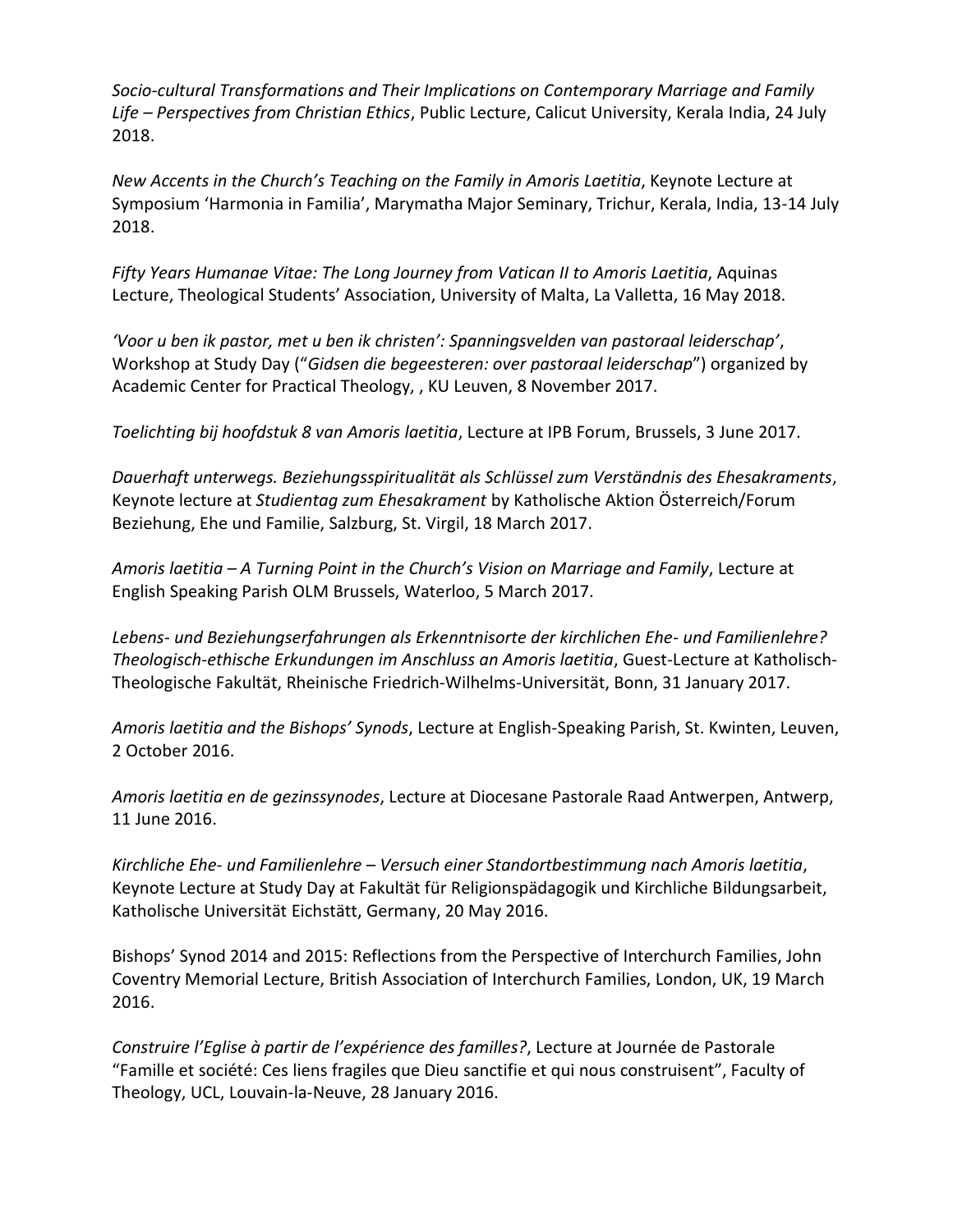*Enkele kanttekeningen bij het slotdocument van de bisschoppensynode 2015*, Lecture at Board Meeting of IDGP, Leuven, 17 December 2015.

*Kerkelijke huwelijksleer – waarheen? Een terugblik op de bisschoppensynodes over het gezin*, Lecture at Christenforum Waasland, St. Niklaas, 26 November 2015.

*Ethische verkenningen van nieuwe en anders samengestelde gezinnen*, Lecture at Studiesessie Grootseminarie & CCV Brugge, Brugge, 3 July 2015.

Theologie van het lichaam, Lecture at Flemish Section of the European Society for Catholic Theology, Leuven, 17 June 2015.

*The Bishops' Synods on the Family: Where we are and where we ought to go from here*, Keynote Lecture at Day Conference "Hear our Voices: Family, Theology and the Synod", Newman University Birmingham, UK, 13 June 2015.

*The Synod on the Family: First Results (Part 2)*, Lecture series, English Speaking Parish OLM Brussels, Waterloo, 3 May 2015.

*Bisschoppensynode over het gezin 2014 &2015*, Lecture at Theologisch-pastorale studiedag "De synode over het gezin: gevolgtrekkingen voor Brussel", CCV Brussel, Groot Bijgaarden, 10 March 2015.

*'Vuurtoren of fakkel?' Hoe de waarde van het huwelijk(ssacrament) ter sprake brengen?*, Lecture and workshop at Study Day on *Bisschoppensynode 2015: Reflectievoormiddag over de Vaticaanse vragenlijst ter voorbereiding van de tweede Synode over het gezin*, KU Leuven, 6 February 2015.

*Reflectie vanuit de Lineamenta van de Bisschoppensynode 2015 over het gezin*, Presentation at Vergadering Belgische Bisschoppenconferentie, Grimbergen, 19 January 2015.

*Die kirchliche Ehe- und Familienlehre in veränderter Gesellschaft – eine kritische Bestandsaufnahme*, Keynote lecture at Dies Academicus "Familie zwischen Lehramt und Realität - anlässlich der Sondersynode in Rom", Philosophisch-Theologische Hochschule St. Georgen, Frankfurt, Germany, 19 November 2014.

*Consulting the Laity on Family Life – the Lead-up to the Bishops' Synod (Part 1)*, Lecture series, English Speaking Parish OLM Brussels, Waterloo, 3 November 2014.

*The Seriousness of Marriage*, Presentation at Book Launch *A cuore aperto* (ed. A. Brenninkmeijer-Werhahn), Città Nuova Editrice, Lay Center, Rome, 23 October 2014.

*Marriage – Challenges to Theology and Ethics in View of the Bishops' Synods 2014 and 2015 on the Family*, Lecture for students participating in Catholic University of America Abroad Study Programme, St John's University Campus Rome, 22 October 2014.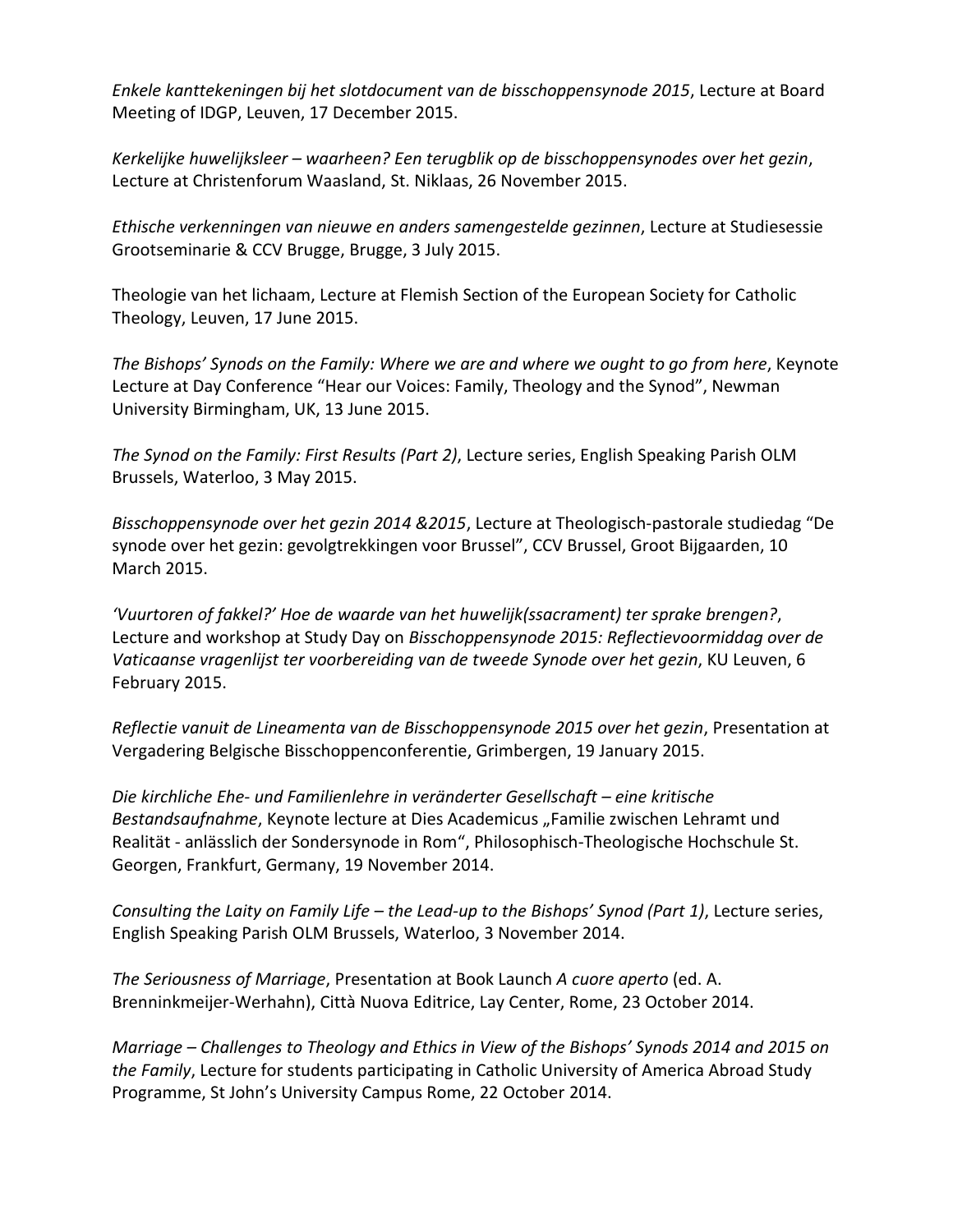*Marriage and the Family Today: Pastoral Challenges and Hopes in Light of the Extraordinary Synod on the Family*, Contribution to Panel Discussion about the Synod of Bishops on the Family (moderated by John L. Allen Jr., The Boston Globe and Crux, Associate Editor), Lay Center, Rome, 13 October 2014.

*Kerkelijke gezinsleer: Aanvaarding en positionering*, Key lecture (with A. Dillen) at the Study Day on "Bisschoppensynode 2014: Inzichten vanuit de enquêtes over huwelijk, gezin en geloof in kerkelijk Vlaanderen", Faculty of Theology and Religious Studies, KU Leuven, 12 May 2014.

*Kristallisationspunkt Ehe und Familie*, Lecture at Expert Symposium "Laienspiritualität", Katholische Akademie Schwerte, Germany, 21-23 March 2014.

*Gezin en Kerkgemeenschap*, Lecture *Diocesane Pastorale Raad Antwerpen*, 1 February 2014.

*Lay Competences in the Church?*, Lecture series, English Speaking Parish OLM Brussels, Waterloo, 13 October, 24 November & 8 December 2013.

*De Parochie: mogelijkheden en grenzen. Enkele reflecties vanuit het expertisenetwerk over de parochie*, Workshop (with A. Dillen), Academic Center for Practical Theology, KU Leuven, Study day: "Parochie – waarheen?", 10 October 2013.

*What has Become of the Laity after Vatican II?* Adult Formation Session, English Speaking Parish OLM Brussels, Waterloo, 2 June 2013.

*How Serious is Marriage?* Presentation at Launch of Book *Close to our Hearts. Personal Reflections on Marriage* (ed. A. Brenninkmeijer & K. Demmer), Archbishop Amigo Hall, St George Cathedral, London, 22 May 2013.

*Het seculiere karakter van de leek. De spiritualiteit van de leek in het spoor van Vaticanum II*, Key Lecture at Study Day: "(N)iets voor dummies!? Op zoek naar de spirituele expertise van de leek in de kerk", Academic Center for Practical Theology, KU Leuven, 25 October 2012.

*Huwelijksspiritualiteit,* Lecture, Formation session CCV Vicariate of Flanders-Brabant and Mechelen, Abbey of Grimbergen*,* 16 March 2012*.*

*Wie zijn de "nieuwe gelovigen"? De zoektocht naar nieuwe vormen van spiritualiteit*, Lecture, Expertisenetwerk Kerkopbouw in Vlaanderen, KU Leuven, 6 February 2012.

*Het huwelijk vandaag - Uitdagingen en kansen voor pastoraat, theologie en spiritualiteit vanuit katholiek perspectief*, Lecture, Annual meeting of the National Belgian Commission for Ecumenism: "Comment vivre le mariage. Théologie et problèmes actuels", Kasteel Mariagaarde, Borgloon, 5 November 2011.

*Inspiratiebronnen in/voor duurzame partnerrelaties: een christelijke kijk*, Lecture, Study Day Hoger Instituut voor Gezinswetenschappen (HUBrussel): "Inspiratiebronnen in duurzame partnerrelaties: Islamitische, christelijke en humanistische spiritualiteit in gesprek", Brussel, 27 October 2011.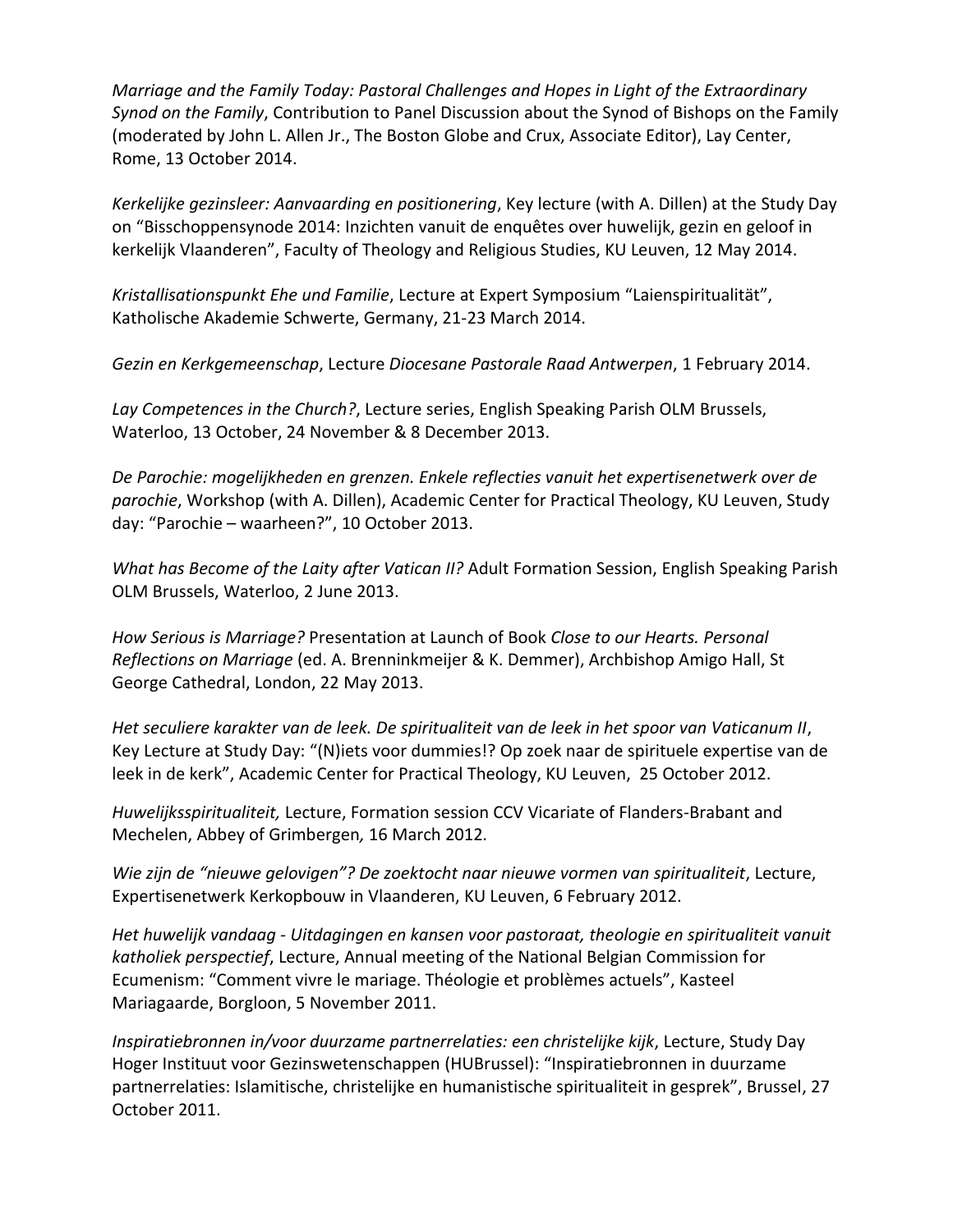*Wie heilig ist die Familie? Auf dem Weg zu einer Theologie und Spiritualität der Familie*, Lecture and Workshop, Public Colloquium CPF-FamilljePastoral Luxembourg, 21- 22 October 2011.

*Marriage and Family Life – A Path Toward Lay Spirituality?*, Lecture, Enrichment Leave Programme Catholic Social Services Australia, KU Leuven, Belgium, 18 October 2011.

*Spiritualiteit – ja, godsdienst – neen! (Spiritualiteits-)Theologische reflecties bij de hedendaagse zoektocht naar niet-kerkelijke vormen van spiritualiteit*, Lecture, CICM Meeting, Vaalbeeck, 13 juli 2011.

*Huwelijksspiritualiteit*, Lecture, Formation session CCV Antwerp, TPC Antwerpen, 26 April 2011.

*Communicatie – een maat voor niets of kerntaak van de christen?*, Lecture, Formation session Pastoral Federation Herent, 29 March 2011.

*Vitale kerkgemeenschappen ter plaatse. Reflecties over christelijke gemeenschap, lokaliteit en leiderschap*, with A. Dillen, Workshop, Study Day Academic Center for Practical Theology, K.U.Leuven: *Vitale kerk nabij. Lokaal kerk vormen vandaag*, Leuven, 24 March 2011.

*Geloof en kerk vandaag. Wij en onze kinderen vandaag en morgen*, Lecture, Parish Onze Lieve Vrouw Hemelvaart, Winksele, 22 March 2011.

*Lay spirituality – a (last) chance for the Church?* Adult Formation Session, English Speaking Parish OLM Brussels, Waterloo, Belgium, 20 March 2011.

*Het huwelijk vandaag – uitdagingen en kansen voor theologie en pastoraat*, Lecture, Study Day Diocese of Hasselt, Hasselt, 8 December 2010.

*Huwelijks- en gezinsspiritualiteit – een uitweg uit de crisis van geloof en kerk?*, Lecture series, Formation session CCV Vicariate Brussels: "Gezinspastoraal: welke pastoraal voor welk gezin?", Ranst, 15 November 2010.

*Vitale kerkgemeenschap vandaag. Enkele theologische beschouwingen*, Lecture, Colloquium Diocese of Antwerp, Antwerp, 2 October 2010.

*Naar communicatie kijken vanuit het geloof*, Lecture, Pastoral Federation Herent, Winksele, 25 September 2010.

*Uitverkoop van het sacrament of pastorale kans? Theologische en pastorale overwegingen bij de huwelijksviering*, Lecture, Academic Center for Practical Theology, KU Leuven, Studiedag: "Trouwen voor de kerk? Begeleiding en viering van partner- en huwelijksrelaties", KU Leuven, 26 March 2010.

*Beziehung und Spiritualität in Ehe und Familie*, Lecture, Österreichische Pastoraltagung, Salzburg, Austria, 7-9 January 2010.

*Ehe - lebenslange Entfaltung eines Sakraments*, Workshop, Österreichische Pastoraltagung, Salzburg, Austria, 7-9 January 2010

*Geloven is één, maar ernaar leven is twee!*, Lecture, Deanary Zuiderkempen, Diocese of Antwerp, Abbey Averbode, Belgium, 7 December 2009.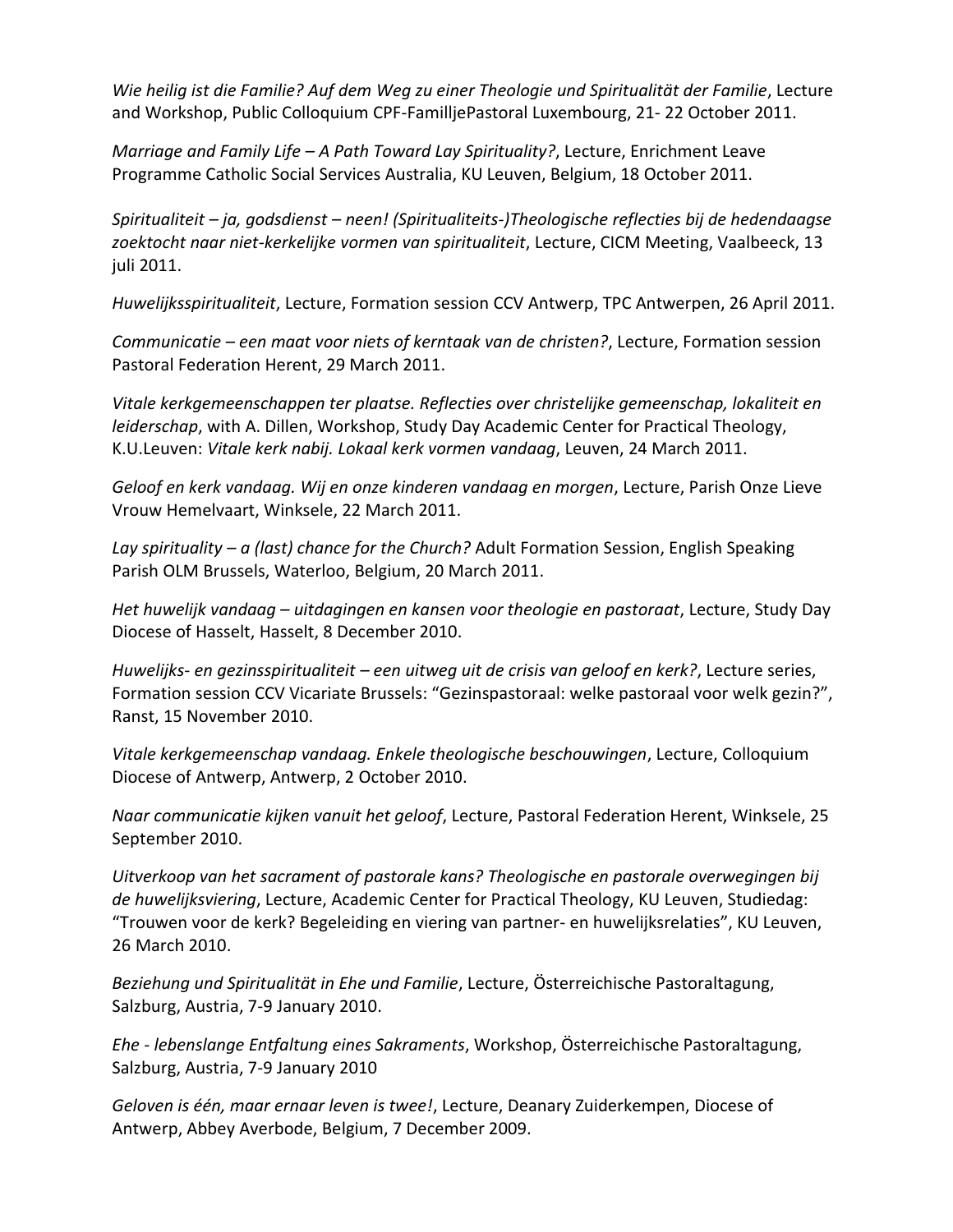*Spirituality of Marriage and the Family - A Paradigm Shift in Christian Faith Life?*, Guest Lecture, Institut Catholique de Paris, France, 13 November 2009.

*Die Ehe als Prozess aus sakramententheologischer Perspektive*, Guest Lecture, Faculty of Theology, University of Innsbruck, Austria, 5 November 2009.

*Konfessionsverbindende Familien als Hauskirche*, Seminar, ARGE Österreich, Pinkafeld, Austria, 23-25 October 2009.

*Marital, Family and Lay Spirituality in Contemporary Christianity*, Lecture, Enrichment Leave Programme Catholic Social Services Australia, KU Leuven, Belgium, 5 October 2009.

*Het huwelijk vandaag – uitdagingen en kansen voor theologie en pastoral*, Lecture, Belgian Bishops' Conference Commission "Kerk en geloof", Archbishop's House, Mechelen, 14 September 2009.

*Lay and Marital Spirituality*, Guest lecture, Joint Intensive Summer Residential (MA Programme in Leadership for Family Ministry and Faith Development at the Dominican University, River Forest, IL, USA & MA Programme in Pastoral Theology of the Cambridge Theological Federation, UK), Cambridge, UK, 11 August 2009.

*Wie heilig ist die Familie? Auf dem Weg zu einer Theologie der Familie zwischen kirchlichem Diskurs und familialer Wirklichkeit*, Guest lecture, Interdisciplinary Seminar "Fragmentierte Familie", Universität Regensburg, Germany, 29 April 2009.

*Geistlich und verheiratet. Ehespiritualität als Fundament und Ferment für den Diakonat*, Seminar, Association of Permanent Deacons, Linz, Austria, 27-28 February 2009.

*Marriage in Contemporary Western Societies - Present, Past, and Future*, Adult Formation Session, English Speaking Parish OLM Brussels, Waterloo, Belgium, 1 February 2009.

*Being One at Home. Interchurch Families as Domestic Churches*, Key Lecture, British Association of Interchurch Families, Swanwick, UK, 23-25 October 2008.

*Are Interchurch Families Domestic Churches?* Presentation, 3rd European Ecumenical Assembly, Sibiu, Romania, 4-9 September 2007.

*Theology and Spirituality of Marriage*, Formation session, Forum Beziehung, Ehe und Familie/Katholische Aktion Osterreich, Wels/Linz, Austria, 4-5 May 2007.

*Bindung und Treue - wo bleiben Liebe und Leidenschaft?*, Lecture, Formation session, Bildungshaus Schloss Puchberg, Wels/Linz, Austria, 5 May 2007.

*Marital Spirituality and Family Spirituality. Paths That Converge and Diverge?*, Key Lecture, Symposium *Releasing Formidable Energy*, Marriage & Family Life Project Office of the Catholic Bishops' Conference of England & Wales, Durham, UK, 20-22 October 2006.

*Familiaris consortio - Impasse or Inspiration for a Contemporary Study of Marriage and the Family?*, Aquinas Lecture, Theology Students' Association, University of Malta, 10 October 2006.